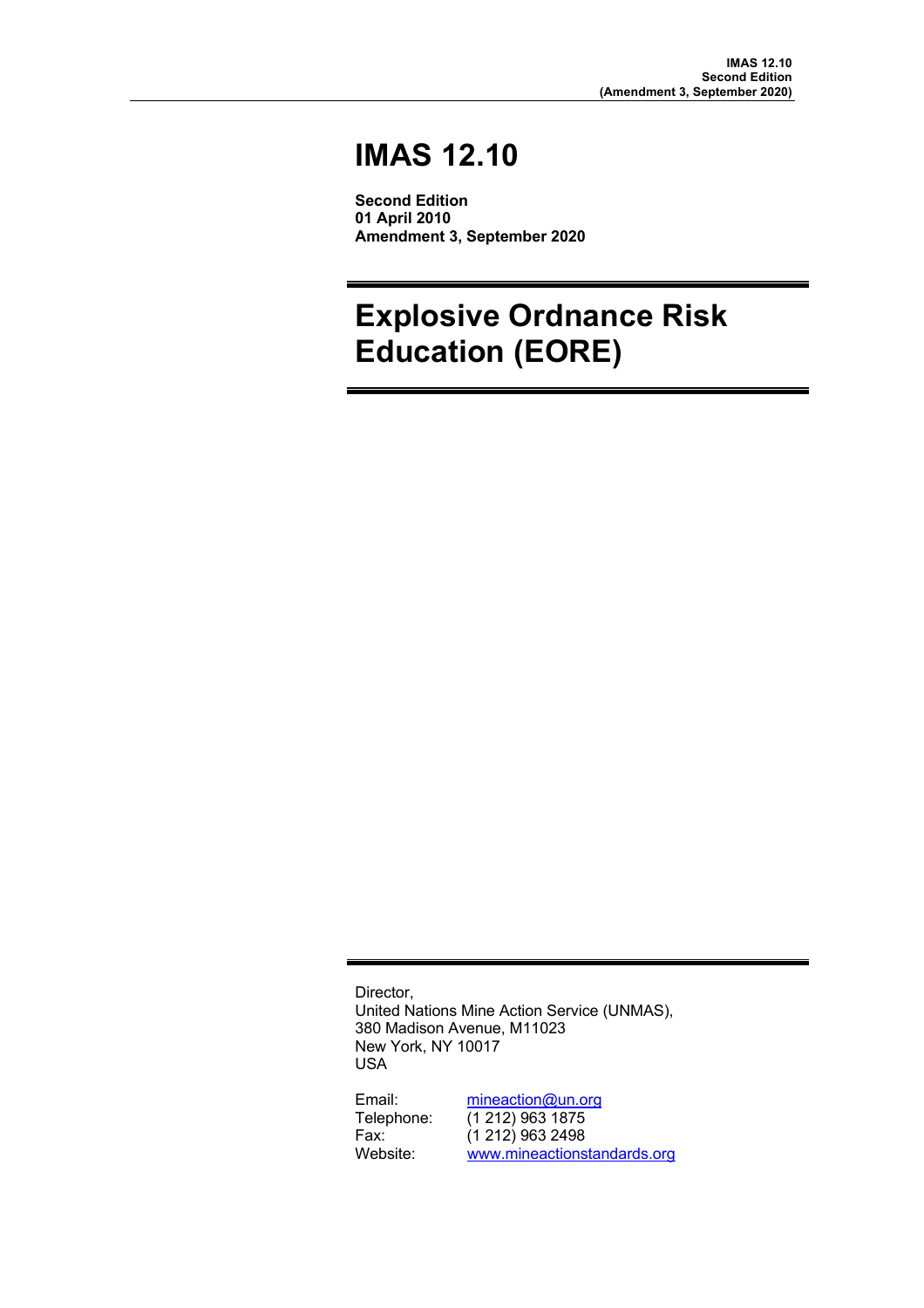## **Warning**

This document is current with effect from the date shown on the cover page. As the International Mine Action Standards (IMAS) are subject to regular review and revision, users should consult the IMAS project website in order to verify its status at (http://www.mineactionstandards.org/, or through the UNMAS website at http://www.mineaction.org)

## **Copyright notice**

This UN document is an International Mine Action Standard (IMAS) and is copyright protected by the UN. Neither this document, nor any extract from it, may be reproduced, stored or transmitted in any form, or by any means, for any other purpose without prior written permission from UNMAS, acting on behalf of the UN.

This document is not to be sold.

**Director** United Nations Mine Action Service (UNMAS) 380 Madison Avenue, M11023 New York, NY 10017 USA

Email: mineaction@un.org Telephone: (1 212) 963 1875<br>Fax: (1 212) 963 2498  $(1 212)$  963 2498

Ó **UNMAS 2010 – All rights reserved**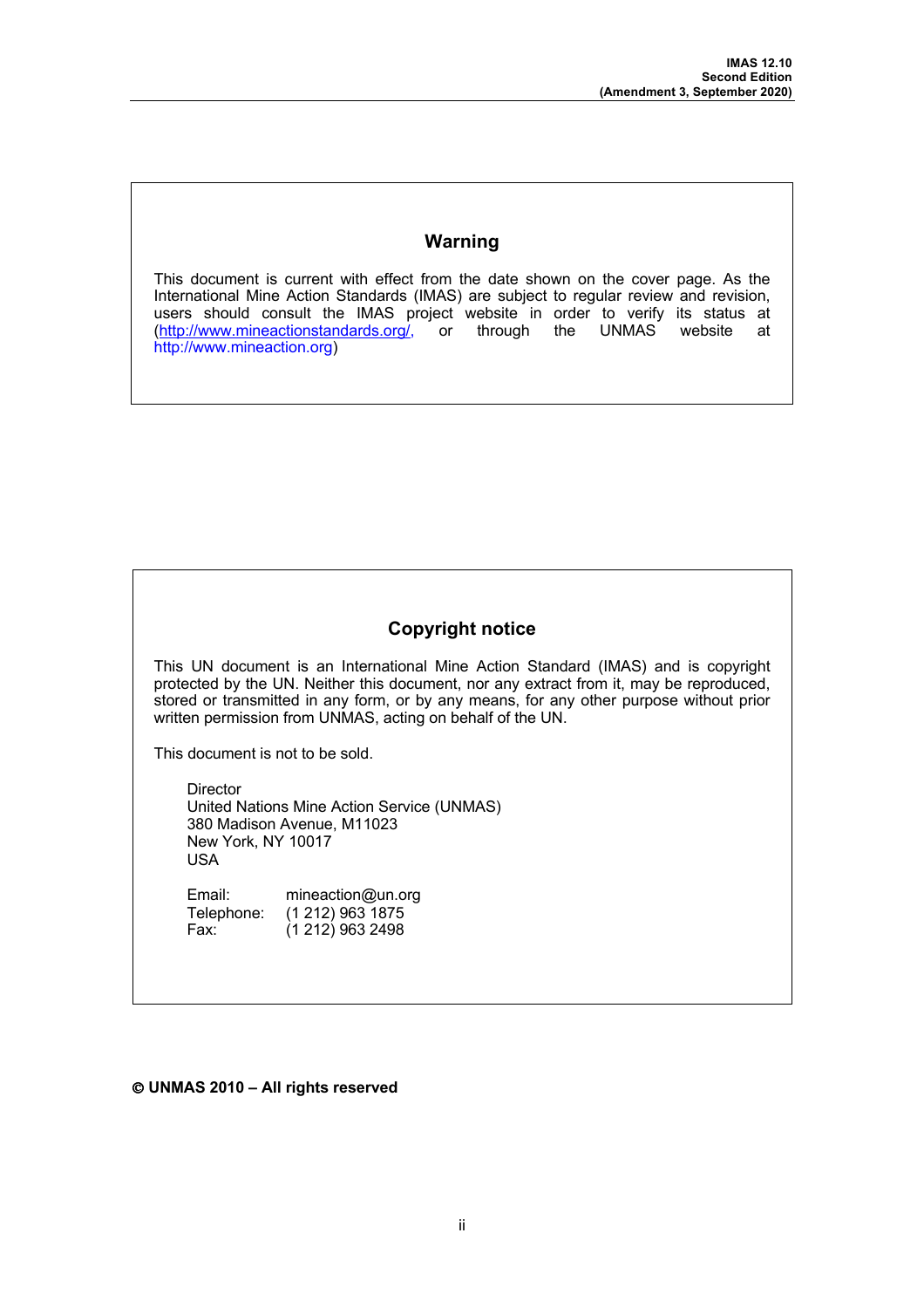## **Contents**

| 4.1.  |                                                                                 |  |  |  |  |
|-------|---------------------------------------------------------------------------------|--|--|--|--|
| 4.2.  |                                                                                 |  |  |  |  |
| 4.2.1 |                                                                                 |  |  |  |  |
| 4.3.  |                                                                                 |  |  |  |  |
| 4.3.1 |                                                                                 |  |  |  |  |
| 4.3.2 |                                                                                 |  |  |  |  |
| 4.3.3 |                                                                                 |  |  |  |  |
| 4.3.4 |                                                                                 |  |  |  |  |
| 4.3.5 |                                                                                 |  |  |  |  |
| 4.3.6 |                                                                                 |  |  |  |  |
| 4.3.7 |                                                                                 |  |  |  |  |
| 4.3.8 |                                                                                 |  |  |  |  |
|       | 5. Needs, vulnerabilities, capacities assessment and information management  12 |  |  |  |  |
| 5.1.  |                                                                                 |  |  |  |  |
| 5.2.  |                                                                                 |  |  |  |  |
| 5.3.  |                                                                                 |  |  |  |  |
| 5.4.  | Data collection and analysis as part of an EORE needs assessment  14            |  |  |  |  |
| 5.5.  |                                                                                 |  |  |  |  |
|       |                                                                                 |  |  |  |  |
| 6.1.  |                                                                                 |  |  |  |  |
| 6.2.  |                                                                                 |  |  |  |  |
| 6.3.  |                                                                                 |  |  |  |  |
| 6.4.  |                                                                                 |  |  |  |  |
|       |                                                                                 |  |  |  |  |
| 7.1.  |                                                                                 |  |  |  |  |
| 7.2.  |                                                                                 |  |  |  |  |
| 7.3.  |                                                                                 |  |  |  |  |
|       |                                                                                 |  |  |  |  |
| 8.1.  |                                                                                 |  |  |  |  |
| 8.2.  |                                                                                 |  |  |  |  |
| 8.2.1 |                                                                                 |  |  |  |  |
| 8.2.2 |                                                                                 |  |  |  |  |
| 8.3.  |                                                                                 |  |  |  |  |
| 8.3.1 |                                                                                 |  |  |  |  |
| 8.4.  |                                                                                 |  |  |  |  |
|       |                                                                                 |  |  |  |  |
| 9.1.  |                                                                                 |  |  |  |  |
| 9.2.  |                                                                                 |  |  |  |  |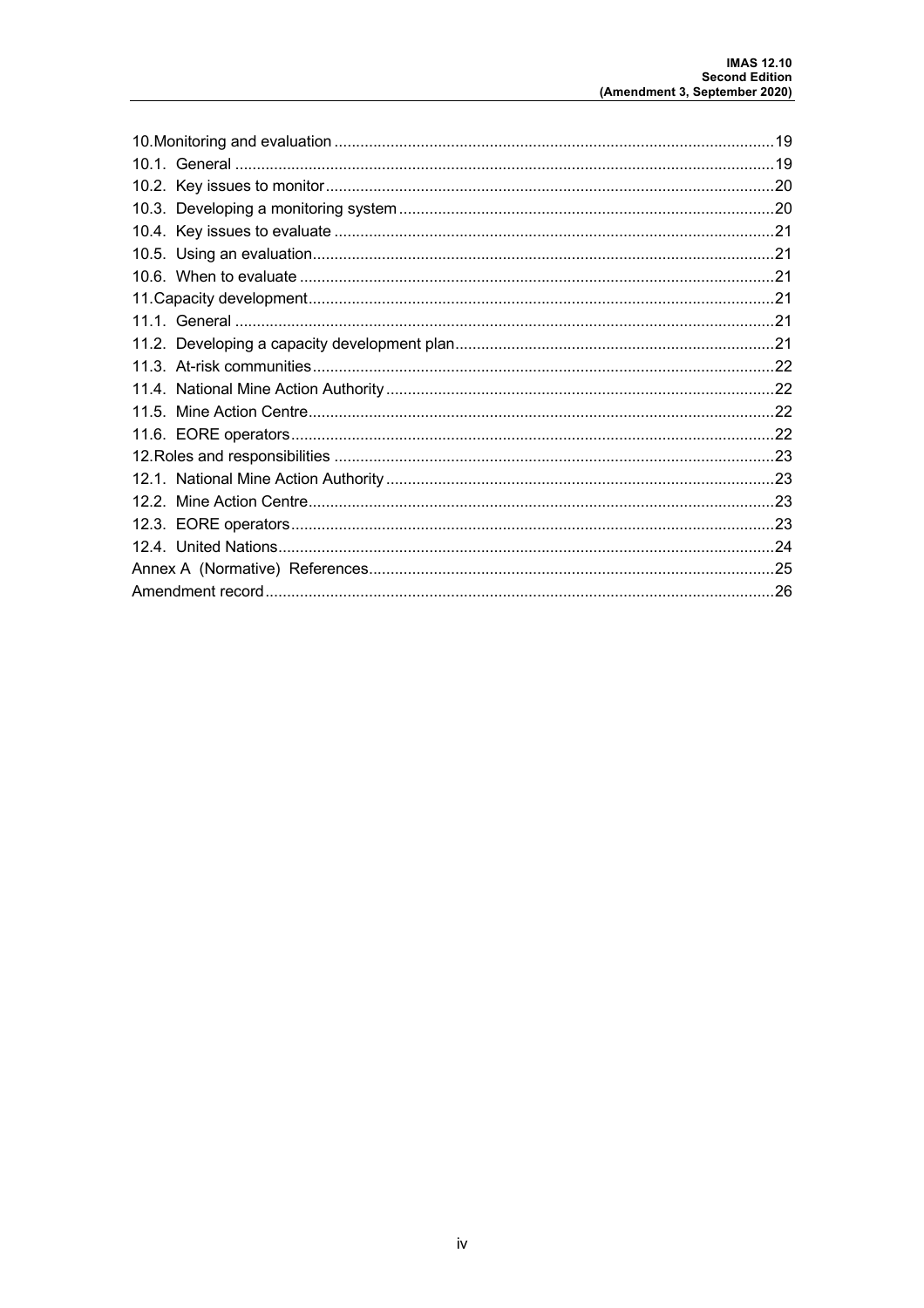## **Foreword**

International standards for humanitarian demining programmes were first proposed by working groups at an international technical conference in Denmark, in July 1996. Criteria were prescribed for all aspects of demining, standards were recommended and a new universal definition of 'clearance' was agreed. In late 1996, the principles proposed in Denmark were developed by a United Nations (UN)-led working group and the International Standards for Humanitarian Mine Clearance Operations were developed. A first edition was issued by the UN Mine Action Service (UNMAS) in March 1997.

The scope of these original standards has since been expanded to include the other components of mine action and to reflect changes to operational procedures, practices and norms. The standards were re-developed and renamed as International Mine Action Standards (IMAS) with the first edition produced in October 2001.

The UN has a general responsibility for enabling and encouraging the effective management of mine action programmes, including the development and maintenance of standards. UNMAS, therefore, is the office within the UN responsible for the development and maintenance of IMAS. IMAS are produced with the assistance of the Geneva International Centre for Humanitarian Demining (GICHD).

The work of preparing, reviewing and revising IMAS is conducted by technical committees, with the support of international, governmental and non-governmental organisations. The latest version of each standard, together with information on the work of the technical committees, can be found at http://www.mineactionstandards.org/. Individual IMAS are reviewed at least every three years to reflect developing mine action norms and practices and to incorporate changes to international regulations and requirements.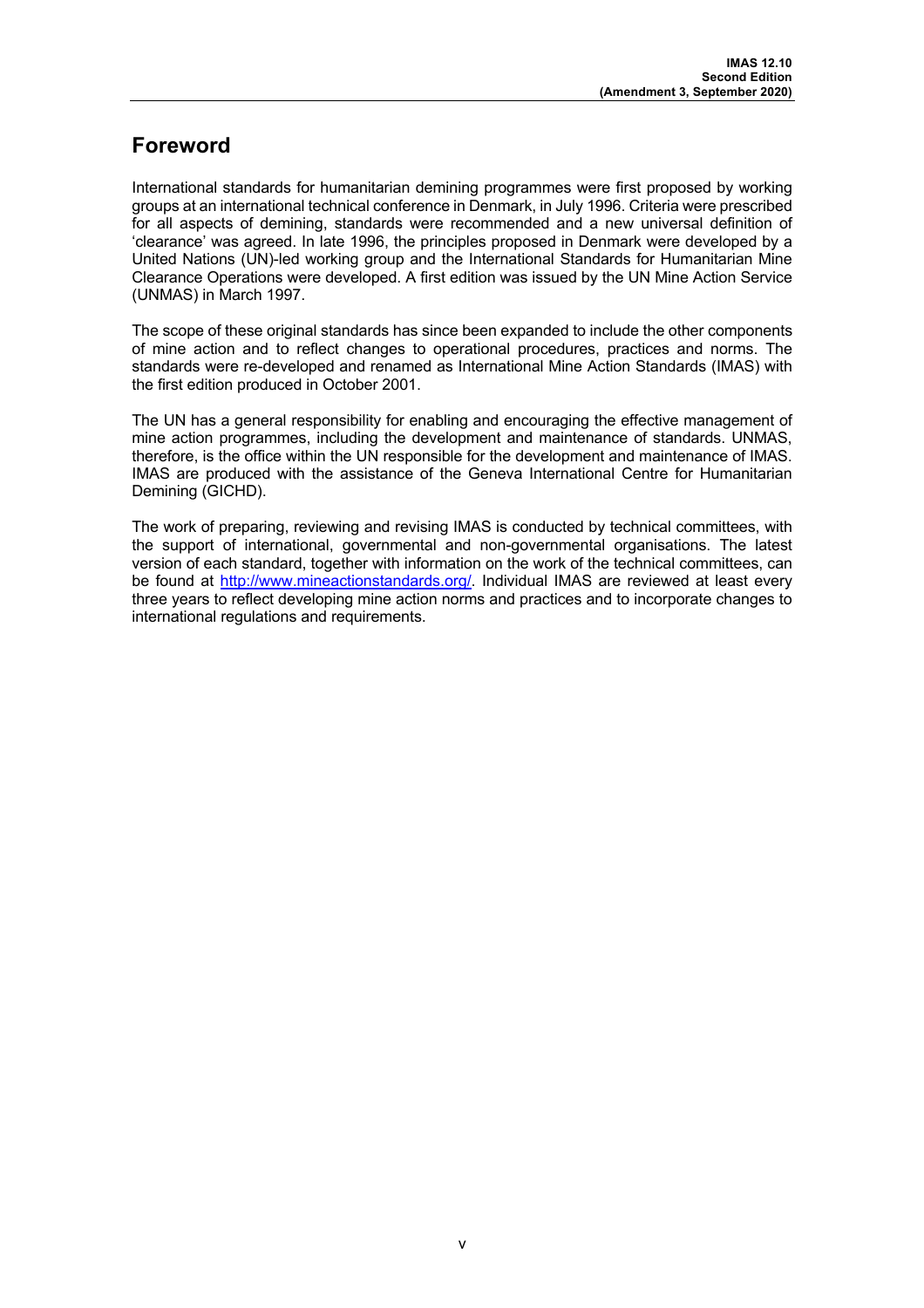## **Introduction**

Over the last fifteen years the mine action community has taken major steps towards professionalising Explosive Ordnance Risk Education (EORE). A central element in that process has been the development of international standards for mine and Explosive Remnants of War (ERW) risk education, originally referred to as Mine Risk Education (MRE). Initially seven International Mine Action Standards (IMAS) on MRE were adopted in 2004, having been developed by UNICEF in consultation with major MRE actors.

Since their adoption in 2004, the MRE standards set a global framework based on which national standards and other technical notes have been developed by countries and programmes. In 2009, the seven existing MRE standards were merged into a single document, IMAS 12.10. In 2018 MRE was renamed as EORE.

This version of IMAS 12.10 has been updated based on input from both an IMAS mandated Technical Working Group, as well as the global Explosive Ordnance Risk Education Advisory Group which was established in 2019. This represents the most substantial update of IMAS 12.10 since 2009.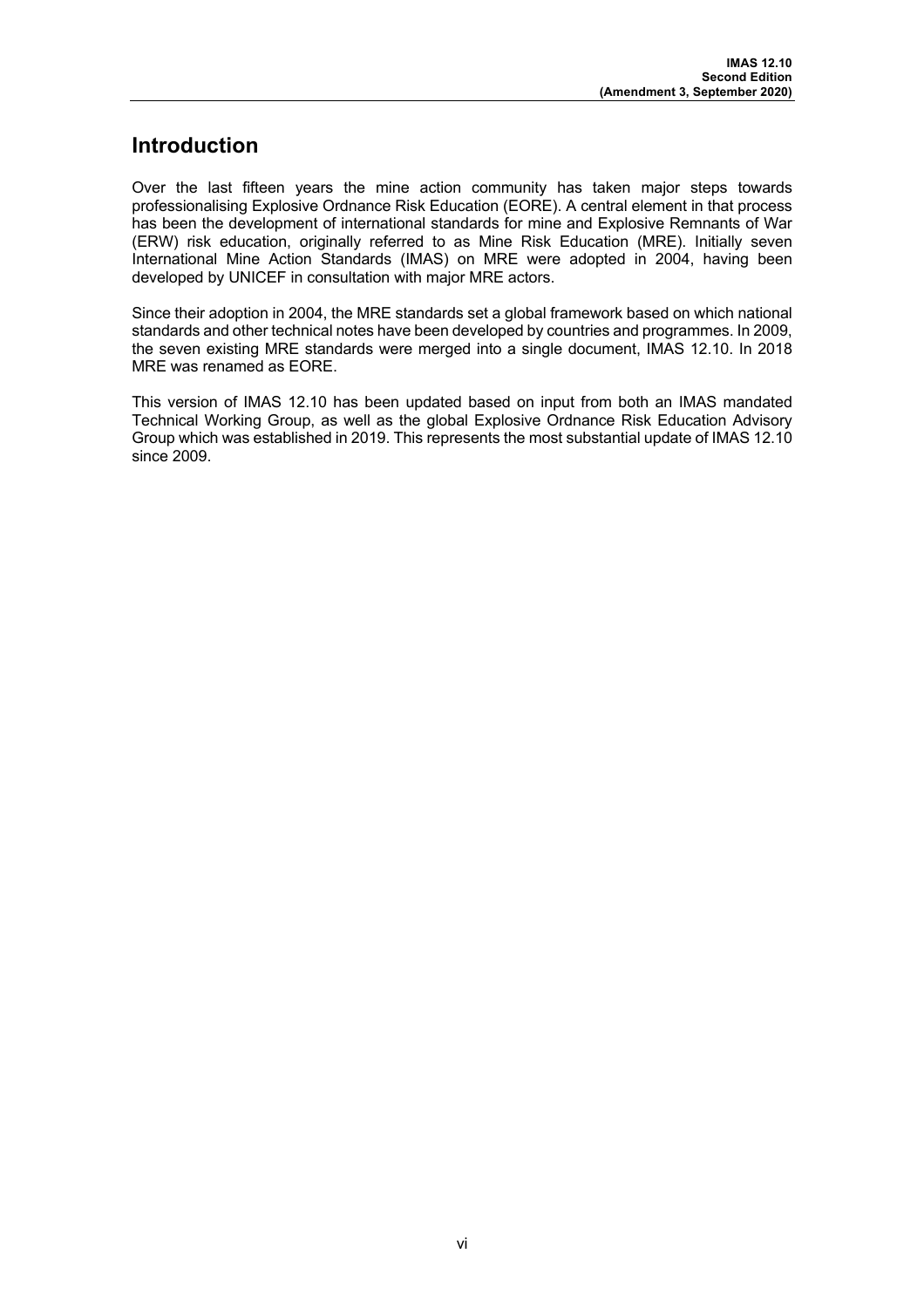## **Explosive Ordnance Risk Education (EORE)**

## **1. Scope**

This standard establishes principles and provides guidance for the effective assessment, planning, implementation, management, monitoring and evaluation of Explosive Ordnance Risk Education (EORE). It replaces and supersedes all previous International Mine Action Standards (IMAS) on Mine Risk Education (MRE), and is intended to serve as a basic framework for EORE operations globally.

## **2. References**

A list of normative references is given in Annex A. Normative references are important documents to which reference is made in this standard and which form part of the provisions of this standard.

## **3. Terms, definitions and abbreviations**

A complete glossary of all the terms, definitions and abbreviations used in the IMAS series is given in IMAS 04.10.

In the IMAS series, the words 'shall', 'should' and 'may' are used to indicate the intended degree of compliance. This use is consistent with the language used in ISO standards and guidelines:

- a) 'shall' is used to indicate requirements, methods or specifications that are to be applied in order to conform to the standard;
- b) 'should' is used to indicate the preferred requirements, methods or specifications; and
- c) 'may' is used to indicate a possible method or course of action.

The term 'National Mine Action Authority' (NMAA) refers to the government entity, often an interministerial committee, in a mine-affected country charged with the responsibility for the regulation, management and coordination of mine action.

Note: In some circumstances, including in political or territorial disputes, regional or de facto authorities may also assume some or all of the functions of a NMAA in some areas. In other situations, and for certain limited periods it may be necessary and appropriate for the United Nations, or some other recognised international body, to assume some or all of the responsibilities, and to fulfil some or all the functions, of a NMAA.

The term 'Mine Action Centre' (MAC) or 'Mine Action Coordination Centre' (MACC) refers to an organisation that, on behalf of the NMAA where it exists, typically is responsible for planning, coordination, overseeing and in some cases implementation of mine action projects. For national mine action programmes, the MAC/MACC usually acts as the operational office of the NMAA.

The term 'Explosive Ordnance' (EO) is interpreted as encompassing mine action's response to the following munitions:

- **Mines**
- **Cluster Munitions**
- Unexploded Ordnance
- Abandoned Ordnance
- Booby traps
- Other devices (as defined by CCW APII)
- Improvised Explosive Devices \*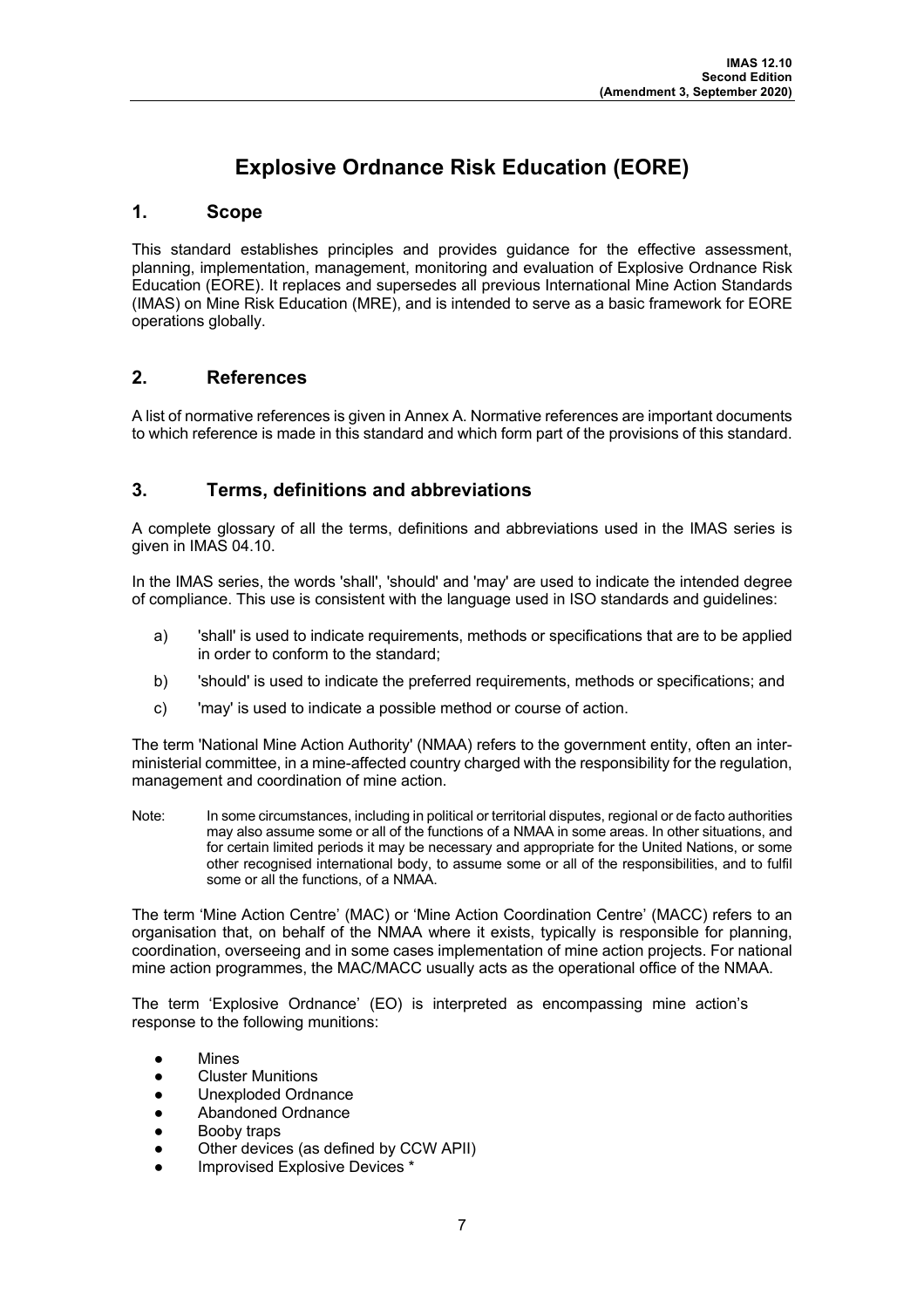Note: \*Improvised Explosive Devices (IEDs) meeting the definition of mines, booby-traps or other devices fall under the scope of mine action, when their clearance is undertaken for humanitarian purposes and in areas where active hostilities have ceased.

The term 'Explosive Ordnance Risk Education' (EORE) refers to activities which seek to reduce the risk of injury from EO by raising awareness of women, girls, boys and men in accordance with their different vulnerabilities, roles and needs, and promoting behavioural change. Core activities include public information dissemination, education and training.

The term 'EORE Operator' refers to any organisation, including governmental, non-governmental, civil society organisations (e.g. womens organisations, youth organisations, red cross and red crescent societies etc.), commercial entities and military personnel (including peace-keeping forces), or practitioner, which is responsible for implementing EORE projects or tasks. The EORE operator may be a prime contractor, subcontractor, consultant or agent.

The term 'EORE Team' refers to an element of an organisation, however named, that conducts one or more prescribed EORE activities such as an EORE needs assessment, public information project, a school-based education project or a community mine action liaison project evaluation.

## **4. EORE general**

## **4.1. What is EORE**

EORE, as defined in section 3 (above), is designed to ensure that women, girls, boys, and men in affected communities are aware of the risks from EO and are encouraged to behave in a way that reduces the risk to people, property, and the environment. The objective is to reduce the risk to a level where people can live safely, thus contributing to an environment where economic and social development can occur free from the constraints imposed by EO contamination.

EORE is an integral part of mine action planning and implementation and is one of the five complementary groups of activities or 'pillars' of the mine action sector. Wherever possible, stakeholders should ensure that EORE is integrated with other activities such as survey and clearance. EORE is implemented as a stand-alone activity under specific circumstances, for example, in areas where ongoing conflict inhibits or slows the deployment of survey and clearance teams or where it is provided to people who have been displaced by conflict. EORE may also form part of a school curriculum and not be linked to other aspects of mine action. Programmes<sup>1</sup> and projects<sup>2</sup> may be implemented in situations of emergency, transition, or development.

Owing to the nature of the contexts that they work in, EORE operators are required to work in a conflict sensitive manner and to take the utmost care not to put the community they work in and the EORE staff at risk of harm or hardship as a consequence of their interventions. EORE is delivered in line with the core humanitarian principles of humanity, neutrality, impartiality and independence.

<sup>1</sup> The term 'Programme' implies the medium- to long-term activities of an organisation in the fulfilment of its vision and strategic objective. A mine action programme consists of a series of related mine action projects. Similarly, an EORE programme consists of a series of related EORE projects.

 $^2$  The term 'Project' refers to an activity, or series of connected activities, with an agreed objective. A project will normally have a finite duration and a plan of work. The resources needed to successfully accomplish the objective will normally be defined and agreed before the start of the project.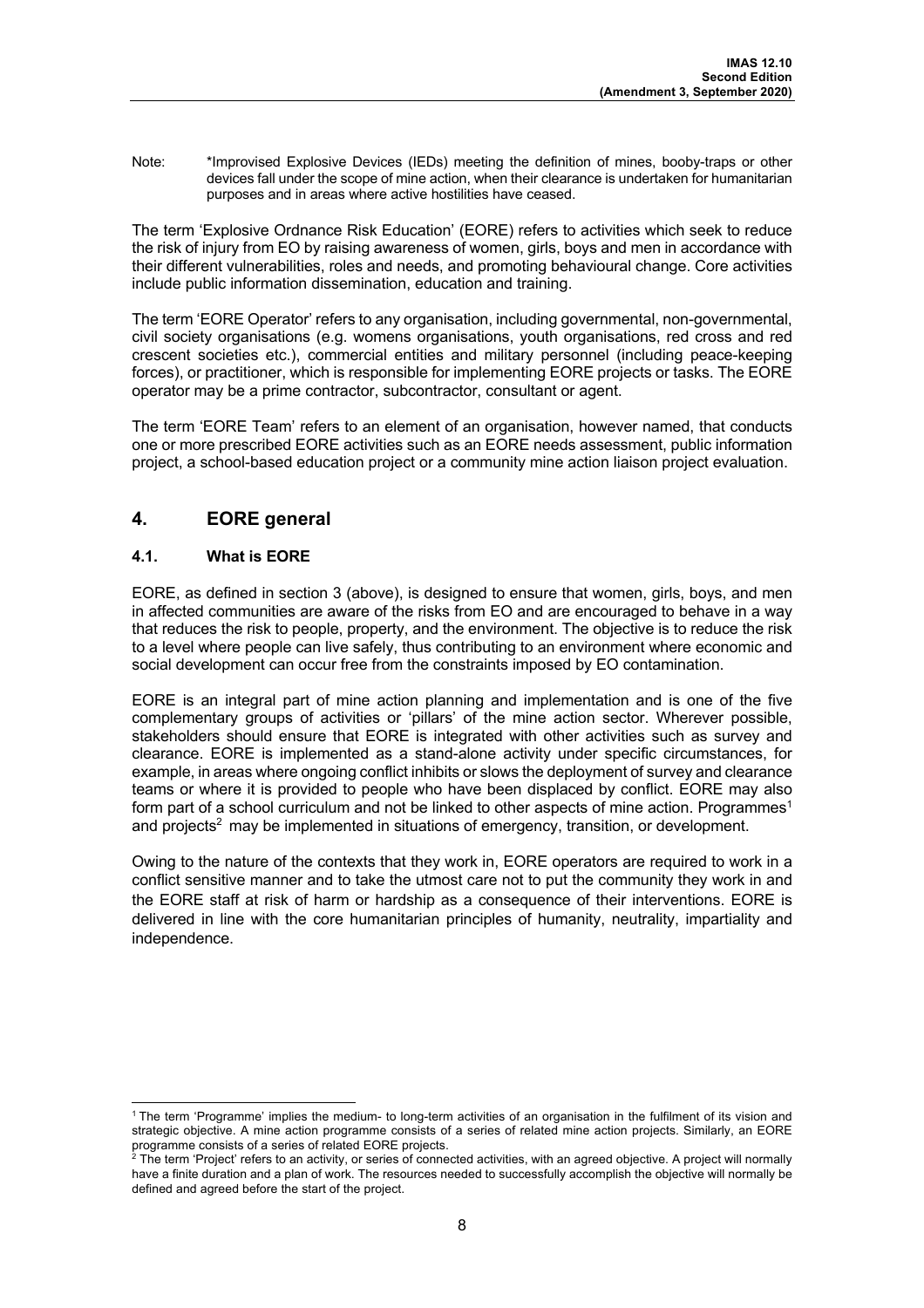## **4.2. International legal obligations to provide EORE**

Certain international treaties impose legal obligations on States Parties to provide EORE. *The Anti-Personnel Mine Ban Convention* obliges States Parties 'in a position to do so … to provide assistance for mine awareness programs.' <sup>3</sup> *The Convention on Cluster Munitions* requires that States Parties conduct 'risk reduction education' to ensure awareness among civilians living in or around cluster munitions contaminated areas of the risks posed by such remnants.<sup>4</sup> Protocol V to *the Convention on Certain Conventional Weapons (CCW)* requires that States Parties and parties to an armed conflict 'take all feasible precautions in the territory under their control affected by explosive remnants of war<sup>5</sup> to protect the civilian population, individual civilians and civilian objects from the risks and effects of explosive remnants of war… These precautions may include warnings [and] risk education to the civilian population...'.<sup>6</sup> Similarly, CCW Amended Protocol II on Prohibitions or Restrictions on the Use of Mines, Booby-Traps and Other Devices requires that all feasible precautions shall be taken to protect civilians from the effects of these weapons.<sup>7</sup>

## **4.2.1 Flexibility**

EORE programmes need to be flexible enough to react and adapt quickly to changes in circumstances (e.g. conflict, displacement, causes of accidents, contamination, natural disaster, etc.).

#### **4.3. The role of EORE in a broader mine action programme**

#### **4.3.1 General**

Mine action field operations that are planned or implemented alongside EORE can often benefit from considerable information exchange and close working relationships that EORE operators necessarily forge with EO affected communities. Some of the practical contributions that EORE may make within a broader mine action programme to protect affected populations are identified below (Section 4.3.2 – 4.3.8).

## **4.3.2 Communication of safety messages**

Communication of EORE safety messages refers to information and education activities that seek to minimise deaths and injuries from EO by raising awareness of the risk among individuals, communities, and institutions and by promoting safer behaviour. Messages may be transmitted through a mix of interpersonal face-to-face communication, educational curriculum, mass media (e.g. TV and Radio), electronic media (e.g. social media), traditional media, or small media (e.g. posters and leaflets). Activities may be conducted in formal and informal settings.

In an emergency situation, due to time constraints and lack of accurate data, communication through public information channels may be the most practical means of communicating safety information to reduce risk. In more stable contexts or in some protracted emergencies, communication of safety messages may be carried out as part of a more comprehensive riskreduction strategy within, or beyond, a mine action programme.

## **4.3.3 Data gathering about at-risk communities**

National authorities and EORE operators should gather sufficient information to gain as accurate as possible an understanding of the extent of the EO threat and its impact, to understand the prevalence/scale of unsafe behaviour, and to understand the reasons for risk taking.

<sup>3</sup> Article 6, paragraph 3, APMBC.

<sup>4</sup> Article 4, paragraph 2(e), CCM.

<sup>5</sup> Defined as AXO and UXO linked to an armed conflict.

<sup>6</sup> Article 5, Protocol V on ERW, CCW.

<sup>7</sup> Article 3, Amended Protocol II, on Mines, Booby-Traps and Other Devices, CCW.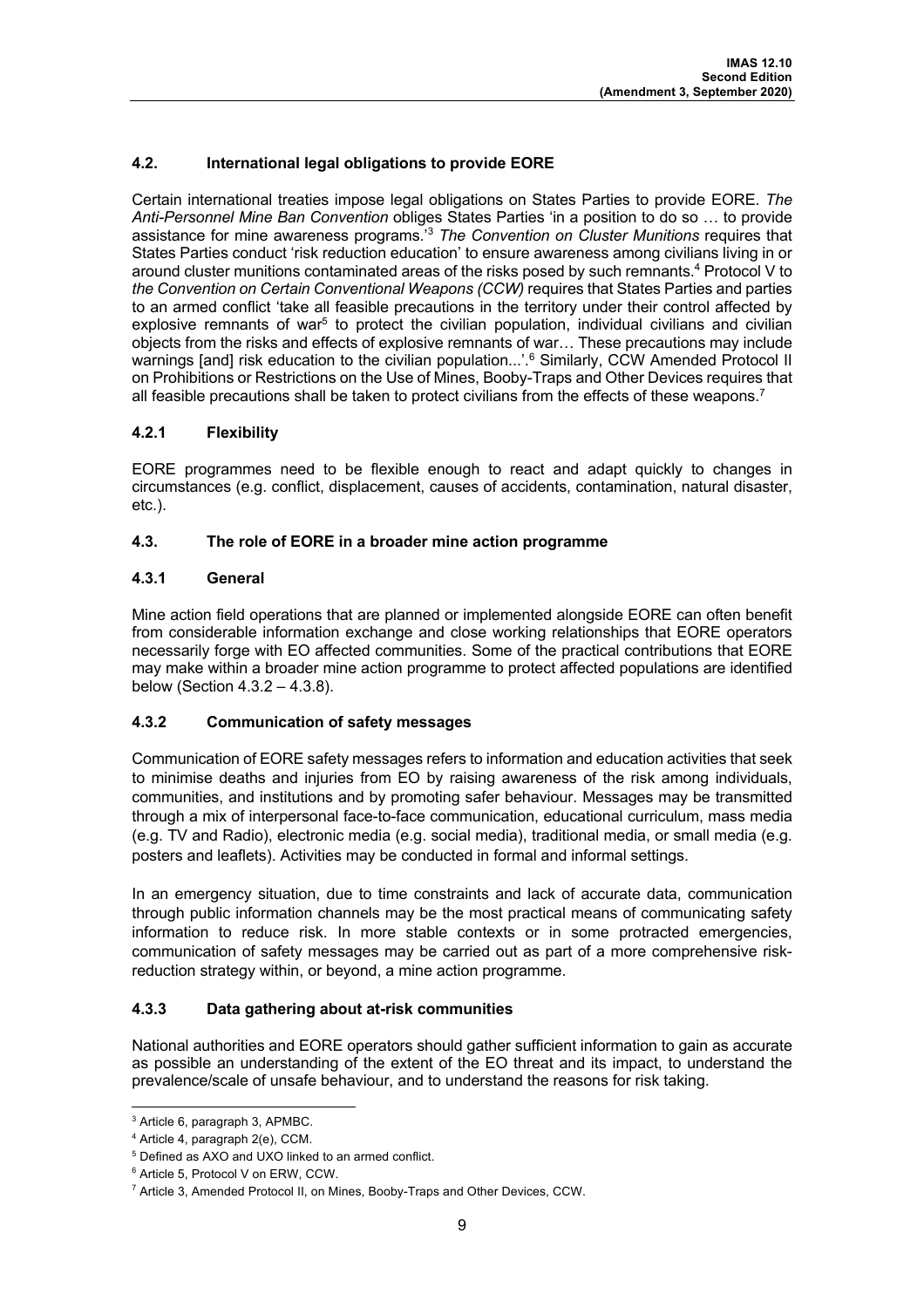Data should be gathered from affected communities and other sources on:

- a) the location of EO contaminated areas;
- b) the impact of/threats posed by EO on the civilian population, including casualty and accident data; and
- c) current and anticipated population movement.

Casualty data should be disaggregated by outcome (injury or death), sex, age, disability, geographic location, time, cause and place of accident, type of EO, whether the community had prior knowledge of the hazard, whether the community had received any education in safe behaviour, any Victim Assistance (VA) support received, and socio economic needs.

The information gathered should be used to inform the design, prioritisation, implementation and monitoring adequacy of EORE interventions, allowing national authorities and EORE operators to properly identify target groups. The information collected may also be used to support other complementary mine action activities.

## **4.3.4 Community liaison**

Community liaison in mine action refers to the processes, techniques and information exchange that encourage mine action actors to develop a better understanding of affected communities and their existing assets, needs, and priorities. The process also allows affected communities, local authorities and development organisations to gain a better understanding of mine action services and to participate in defining their requirements for EORE, survey, marking, clearance and VA. Community liaison facilitates information exchange between national authorities, mine action agencies, relief and development organisations and bodies, and affected communities.

Community liaison should ensure that community members are aware of the existing threat and are involved in identifying their own risks and determining their own priorities for mine action assistance. It may also support communities to develop locally appropriate solutions to reduce the risk in their communities. Community liaison should also ensure that mine action programmes address community needs and priorities and involve community members including women, girls, boys, and men, and including those from marginalised groups in the setting of priorities as a means of informing design, implementation, monitoring, and evaluation of mine action operations.

Community liaison is particularly relevant to EORE, but it is important to all pillars of mine action. Community liaison may be undertaken by a dedicated mine action team or be incorporated in the work of a more comprehensive EORE programme. Community liaison should be carried out by staff that have been appropriately trained, equipped and qualified to ensure that a coherent, conflict sensitive approach is applied when interacting with communities.

## **4.3.5 EORE support for survey, marking and clearance of EO**

Land Release includes Non-Technical Survey (NTS), Technical Survey (TS), marking, and clearance of EO. EORE interventions should be designed and implemented in such a way that they contribute to each of these activities, as well as to promote support for them within the affected community. All EORE operations should take a conflict sensitive approach and be implemented in line with the principles of 'do no harm'. In relation to specific activities in terms of NTS and TS, EORE operators should<sup>8</sup>:

a) identify types of EO present;

 $8$  Interventions should be based on data/information supplied by the community or other key informants.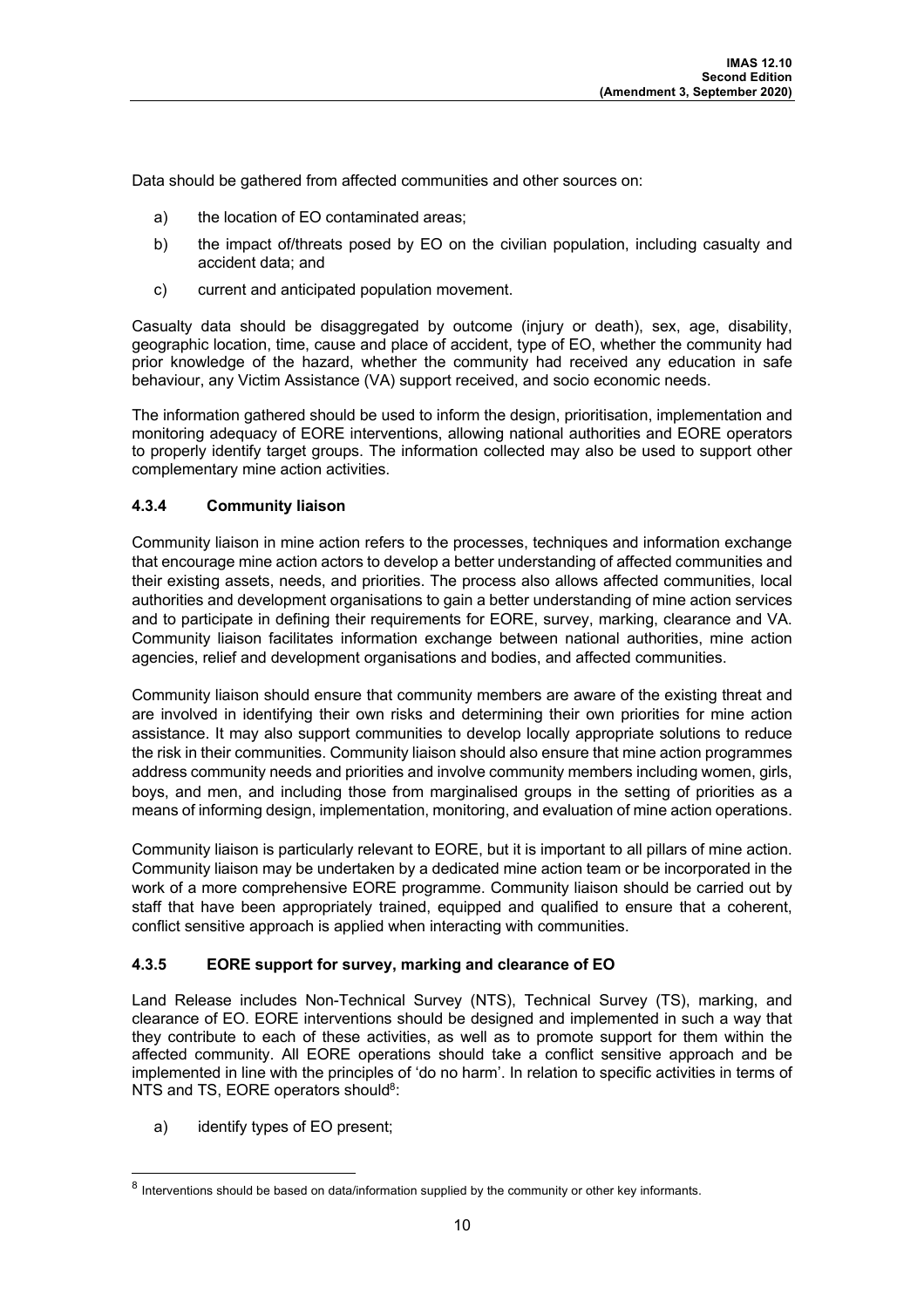- b) contribute to the accurate identification of specific location of EO contamination;
- c) help ensure that the communities understand the parameters for cancelling land through NTS and reducing land through TS;
- d) understand how EO are affecting the lives and well-being of the community; and
- e) record information on community priorities for clearance.

In terms of marking, EORE operators should:

- a) gather and disseminate information about local warning signs;
- b) ensure community understanding and respect for formal minefield/EO threat marking and fencing; and
- c) record information on community priorities for marking (including suitable materials that will reduce the risk of removal, theft, or destruction).

In terms of clearance, EORE operators should:

- a) maintain close working relationships with local authorities and clearance operators;
- b) advise the community of the arrival of clearance teams;
- c) inform the community about safety procedures to be used during clearance operations;
- d) inform women, girls, boys and men about areas that have been cleared and those that remain hazardous, including marking of cleared and uncleared areas;
- e) contribute to handover of cancelled, reduced and cleared land, including confidencebuilding measures to show the community that land is actually safe; and
- f) follow-up, by assessing whether the released land is used, and more generally by ensuring that communities undersand the high level of confidence provided through land release.

In terms of Explosive Ordnance Disposal (EOD) and IED Disposal (IEDD), EORE operators should:

- a) maintain close working relationships with local authorities and clearance operators;
- b) gather and report information on EOD/IEDD spot tasks; and
- c) facilitate the work of the EOD/IEDD teams within communities to remove and destroy EO.

## **4.3.6 EORE support for victim assistance**

VA refers to a set of activities addressing the needs and rights of EO victims and comprises data collection, emergency and ongoing medical care, rehabilitation, psycho-social support, socioeconomic inclusion, and laws and policies. EORE may facilitate the provision of assistance to EO victims including survivors, as well as, wherever possible, other persons with disabilities.

In particular, EORE operators may:

- a) identify EO victims including survivors and other persons with disabilities in need of assistance;
- b) contribute to EO VA data collection and referral systems;
- c) identify national and local capacities for VA, and under what conditions assistance is available;
- d) provide to survivors and other victims detailed information about the availability of assistance and how this assistance can be obtained;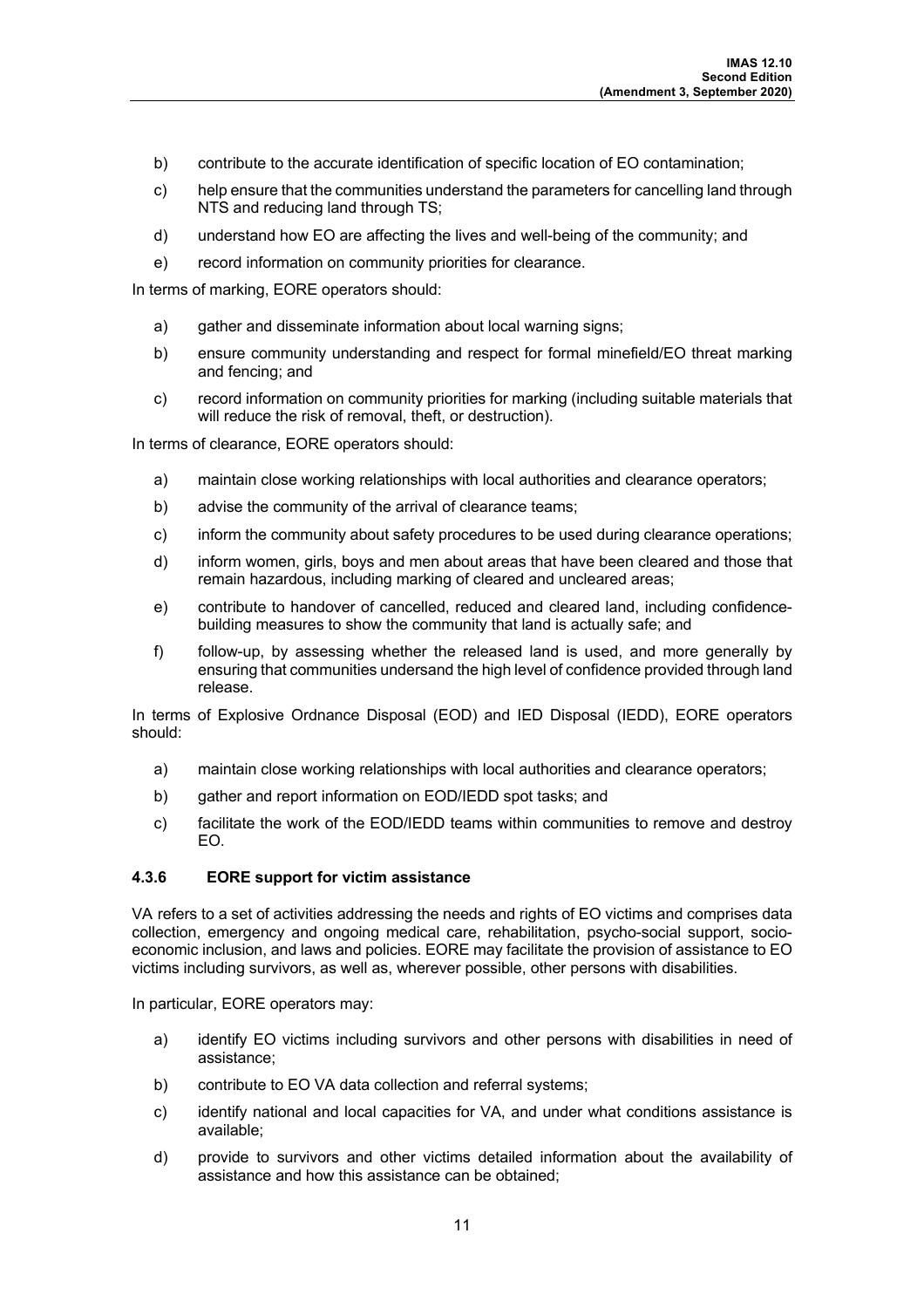- e) liaise with rehabilitation centres and other service providers in an effort to ensure assistance is provided;
- f) if necessary, facilitate transport of the survivor and family member to and from the centre and other service providers for treatment; and
- g) consider employing survivors in their work, if possible and where appropriate, as EORE facilitators.

IMAS 13.10 provides additional guidance on VA in mine action.

## **4.3.7 EORE support for advocacy**

EORE may play a role in building political will within concerned countries in favour of mine action. In addition, EORE may consider including a national or regional advocacy element. This may be advocacy in favour of the *Anti-Personnel Mine Ban Convention*, the *Convention on Cluster Munitions*, and the *Convention on Certain Conventional Weapons*, especially its Protocol V and Amended Protocol II, as well as other relevant international law. It may also advocate in favour of VA, including support for the *UN Convention on the Rights of Persons with Disabilities*. However, EORE operatrors should not risk their neutrality and safety of staff by pursuing advocacy in an unstable or hostlile environment.

## **4.3.8 EO injury surveillance**

The foundation stone of an injury prevention strategy is to gather as much information as possible on every single accident/incident. EO injury surveillance refers to the ongoing and systematic collection, analysis, interpretation, and dissemination of EO incidents-related data, essential for effective planning, implementation, monitoring and evaluation of EO risk reduction activities, including EORE. Injury surveillance is a public health tool used to identify at-risk populations, predict patterns, and recognise risk factors. An injury surveillance system may take different shapes, it may be integrated into a broader national 'all injury' surveillance system led by the Ministry of Health or the Ministry of Interior, or developed as a separate system led by a NMAA and only dedicated to EO incidents. In emergency contexts, EO injury surveillance may be led by an international organisation or by an international or national non-governmental organisation (NGO). In some circumstances, and as a temporary measure, EO injury surveillance may be based on media reports or other sources; however, if alternate systems are used, they should be developed with a strict and explicit methodology to avoid duplications and other bias.

EO injury surveillance systems should be established and maintained by the NMAA (or organisation acting on its behalf) or embedded in a broader national injury surveillance system as they provide an essential source of evidence to systematically document the most at-risk areas, the most at-risk groups, and the most at-risk behaviour, to support the targeting, tailoring and prioritisation of EORE interventions. An important prerequisite for a solid injury surveillance system is the integration of robust protocols to protect confidentiality; however, some alternate systems (media based) do not require names of casualties or other details.

## **5. Needs, vulnerabilities, capacities assessment and information management**

## **5.1. General**

National authorities and EORE operators should base their projects on a careful assessment of needs and capacities (an 'EORE needs assessment'). The purpose of an EORE needs assessment is to identify, analyse and prioritise the local EO risks, to assess the capacities and vulnerabilities of the women, girls, boys and men in the affected communities and other stakeholders, and to determine the options for conducting EORE.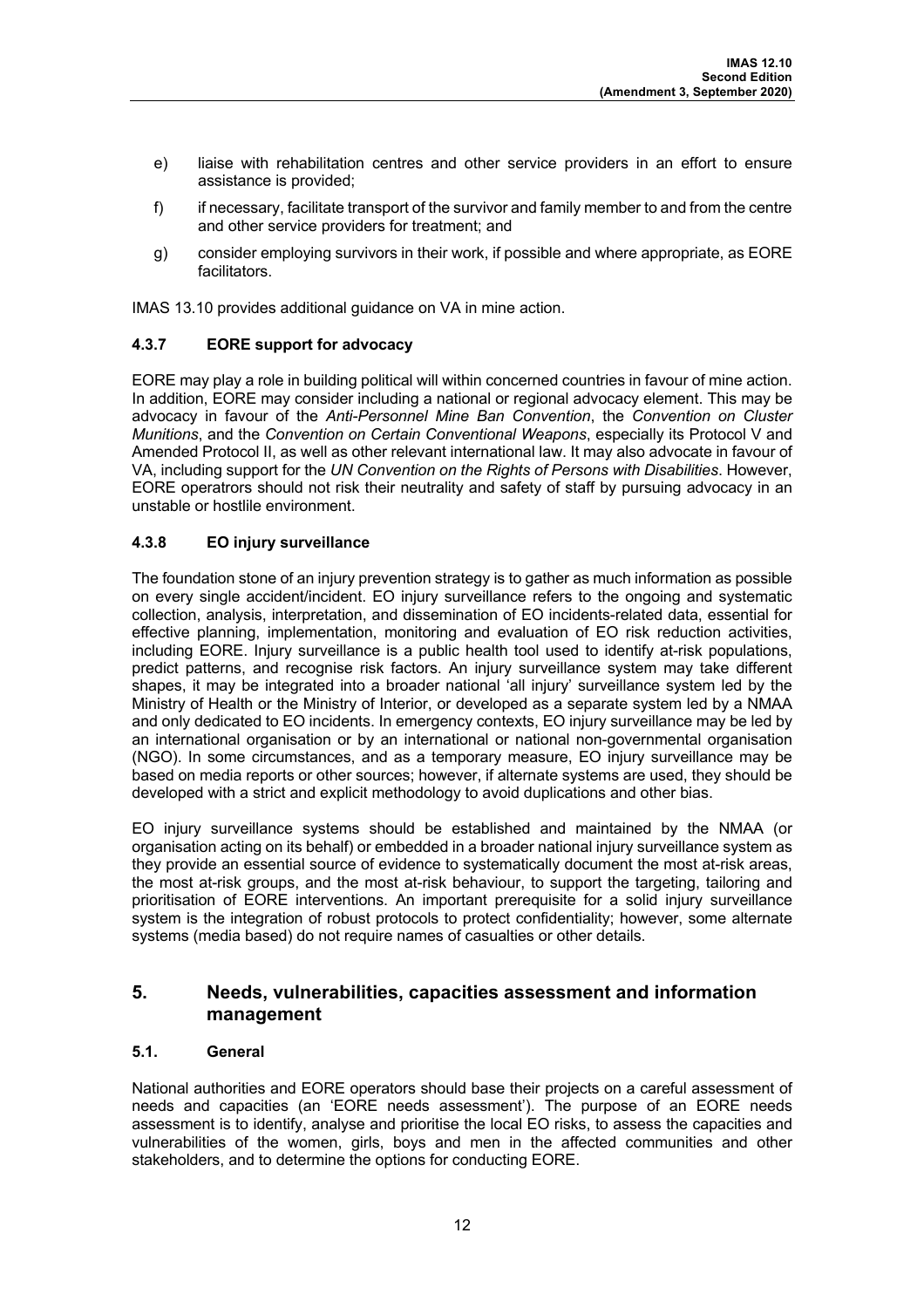The purpose of gathering data and assessing needs should be established in agreement with all relevant stakeholders. EORE operators should share results of their needs assessments with national authorities in formal reports and with other stakeholders, through, for example; briefings to community leaders, community-based organisations, and community members. This is particularly applicable for data collected from the affected communities themselves. All data shall be collected and managed/stored in line with relevant data collection regulations. The analysis of relevant data may be used to improve EORE projects.

## **5.2. The conduct of needs assessments**

All needs assessments should contribute to national mine action assessments, in order to better plan programme activities. Any needs assessment should be reported to the NMAA (if it was not commissioned by the NMAA in the first place), and/or other competent coordination entity, which should then share it with other relevant organisations and bodies.

Although a needs assessment ideally precedes the planning and implementation of EORE, it is not an one-off activity but rather an important component of EORE project cycle management. It should review the different needs, vulnerabilities, and expectations of the affected communities in each EO affected region (province or district). This is part of the monitoring responsibilities of EORE operators and the NMAA (or organisation acting on its behalf).

The process of data gathering and analysis should be transparent. The process of a needs assessment should ensure the participation of women, girls, boys and men from the at-risk community and include marginalised and other hard-to-reach at-risk groups (persons with disabilities, elderly, out-of-school children, etc.). National and local authorities and other EORE operators working in the area should also be informed and included in the process.

Those staff conducting a needs assessment should be appropriately trained, equipped and gender balanced to do so. As a minimum, staff should be trained to:

- a) understand the reason for gathering the data and how it will be analysed and used;
- b) understand the principles outlined in IMAS series 10: Safety and Occupational Health;
- c) understand country-specific data collection and management sensitivities and protocols, such as those that have been defined by humanitarian coordination mechanisms or relevant authorities; and
- d) remain cognisant of the need to obtain on-going refresher-training, particularly in relation to norms and ethical standards for gathering data and conducting a needs assessment in line with humanitarian principles.

In the event that EORE teams are deployed to work in complex environments, or where the boundaries between safe and unsafe areas may be less clear, EORE operators shall conduct a formal risk assessment and take appropriate measures to mitigate any security concerns highlighted. At all times EORE operators shall ensure that adequate medical support is provided to EORE teams in accordance with IMAS 10.40.

## **5.3. Principles applicable to the conduct of needs assessments**

Those conducting EORE needs assessments should draw on existing information wherever possible.

Data should be gathered on nationally standardised forms, where they exist, to facilitate entry into the national mine action information system. In addition, organisations may also gather other data for internal purposes using their own forms. Those staff charged with gathering data shall be suitably trained for that purpose, including on the ethics of data gathering. Care should be taken that this process does not become a mechanical experience, but that it develops as an open conversation allowing interviewees to speak naturally.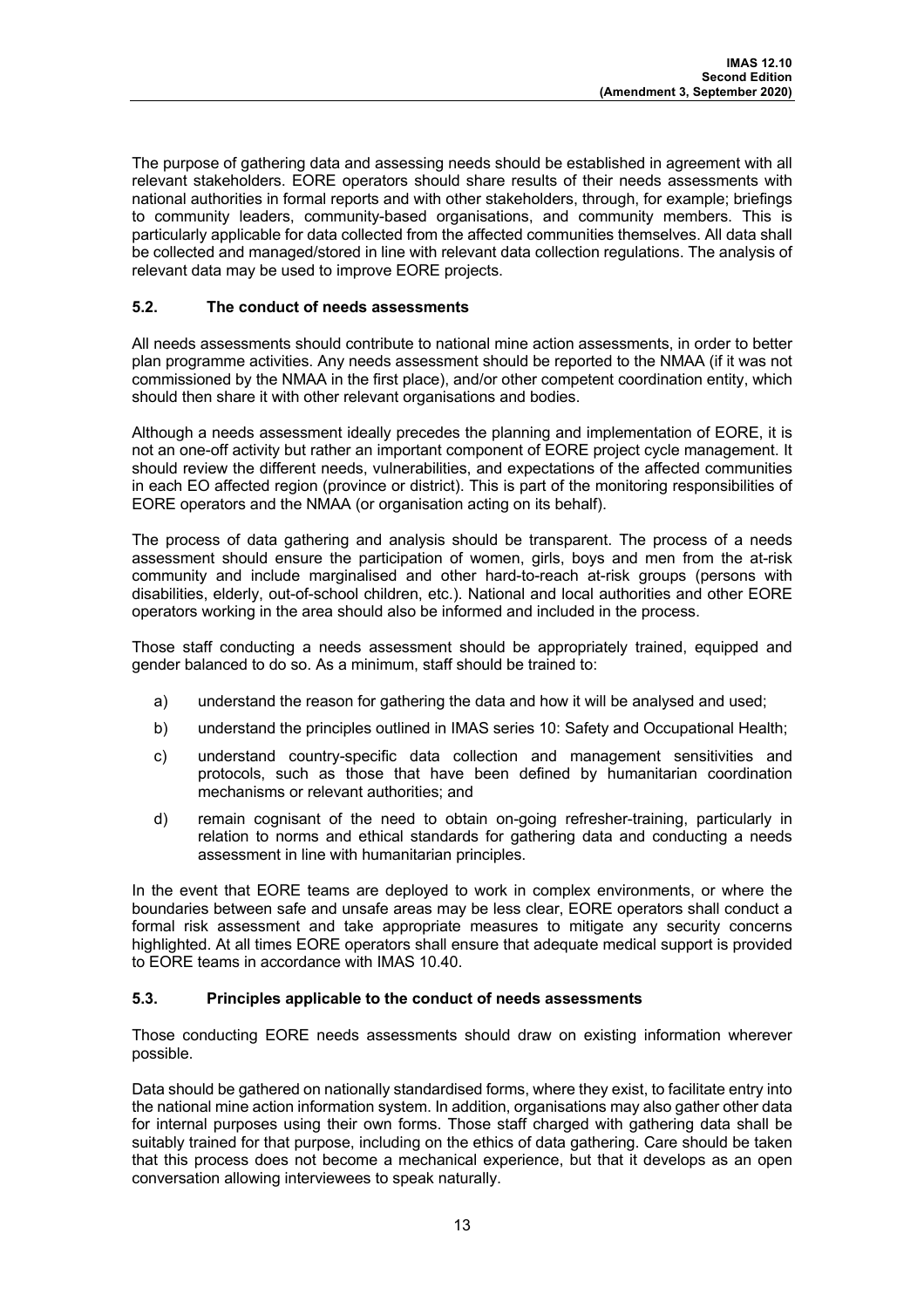EORE practitioners shall not raise expectations that cannot be fulfilled, by, for example, inferring (intentionally or unintentionally) that clearance in the area may be given a higher priority following an EORE needs assessment.

The different needs of women, girls, boys, and men should be considered. Community members' perceptions and requirements may also vary according to age, gender, social, ethnic, religious and educational background, etc.

EO survivors have both the right to privacy, and the right to be included in decisions and programmes affecting them. This right shall be respected at all times.

All data related to EORE needs assessments shall be entered into the national mine action information system (subject to requirements for confidentiality or other ethical considerations). It may be used to support other mine action activities and broader development planning.

## **5.4. Data collection and analysis as part of an EORE needs assessment**

Data gathered during an EORE needs assessment provides the foundations upon which the plan can be developed and rolled out based on a solid prioritisation methodology. As a minimum the data collected should allow the following to be determined:

- a) identification of main target groups, including the most at-risk groups, both social and geographical. This can be achieved by gathering comprehensive data on who is taking risks, what type of risks, when and why (which may relate to gendered social roles), and who is affected by EO; $^9$
- b) baseline and comparative data on local knowledge of EO, attitudes, beliefs, norms, coping mechanisms, and sources of information regarding EO risks and personal safety;
- c) basic information on the EO threat (e.g. type of devices used, nature of suspected areas where such devices are found, any formal and informal marking used, etc.);
- d) most affected areas (data on where people are injured, activities undertaken at the time of accidents, where the risk is greatest, where risk-taking behaviour is occurring, etc.);
- e) pre-existing EORE messages and activities, according to target groups;
- f) risk communication/education and community engagement approaches and methodologies likely to induce behavioural change. Community input should be sought in assessing any existing local safety strategies;
- g) local channels of communication: The way target groups communicate and learn taking account of local cultural considerations, languages and gender and age-based norms;
- h) contact details of community leaders and other key community members and groups who might support EORE and potentially become agents of change towards safer behaviour;
- i) times and locations where target groups are available for EORE activities/safety messages taking account of delivery method;
- j) institutional arrangements and partnerships that may facilitate EORE activities/safety messages and emergency responses; and
- k) resources available.

## **5.5. Utilisation of needs assessments**

There are different forms of EORE strategic and operational plans, and the duration of plans varies. Typically, an EORE strategic plan, in a non-emergency context, will be a multi-year plan,

<sup>&</sup>lt;sup>9</sup> Attention should be paid, in particular, on population movements into and/or through areas of risk.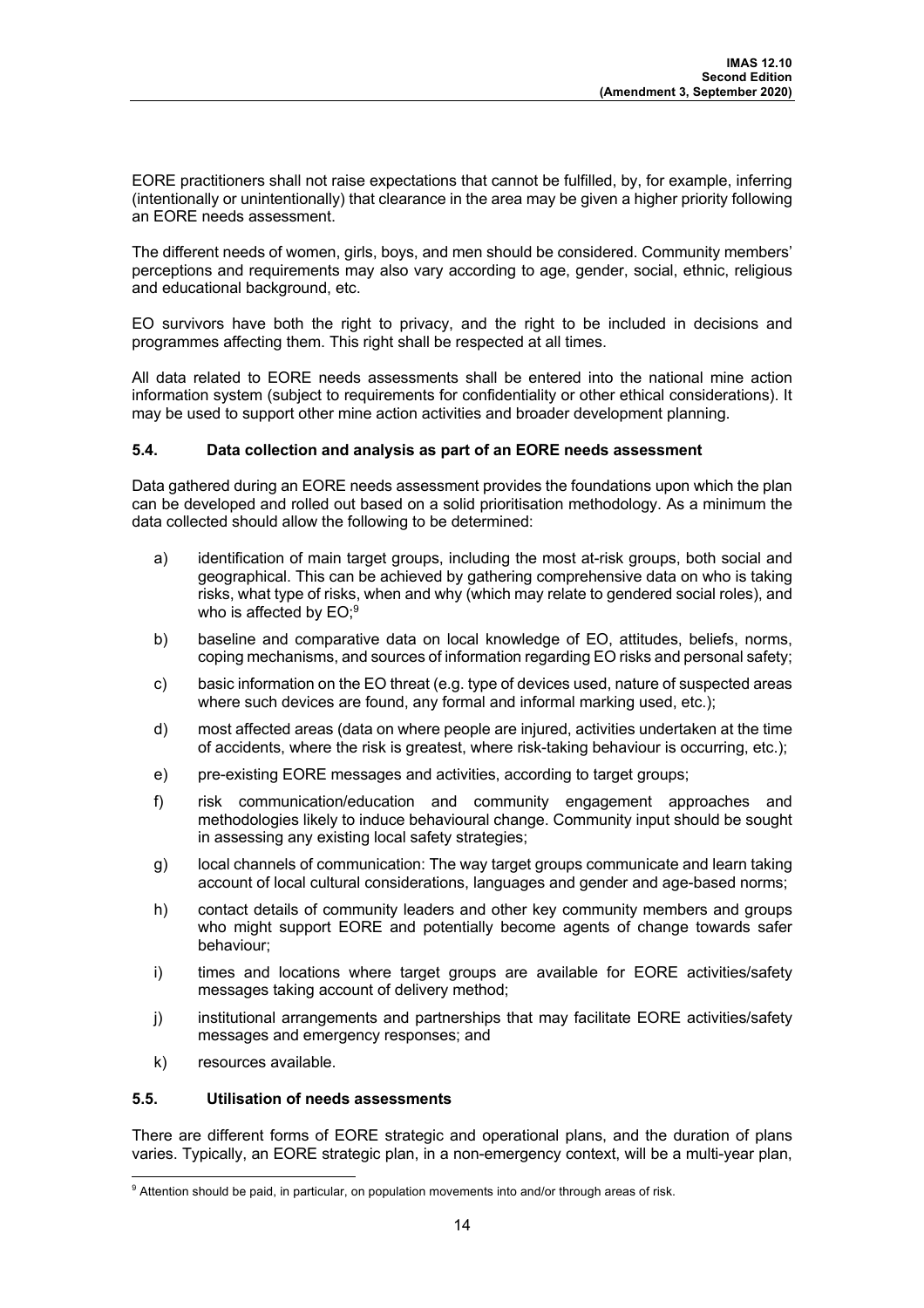while an action plan or work plan will be for one year or less.

Prioritisation mechanisms at national and local levels are critical and EORE prioritisation criteria should be developed in collaboration with all relevant stakeholders. Those criteria should be explicit and transparent.

Generally, it is not possible to deliver to the whole at-risk population EORE services of the same quality at the same time. Not everyone is at equal risk – and therefore in equal need. Hence the importance of developing a priority-setting mechanism to determine which community will have the first priority for EORE activities, which will have the second priority, and so on.

A community mine action plan may also be developed, based on the expressed needs of the affected community. These needs should be incorporated into the higher level of mine action planning.

Planning is essential to effective implementation and should be based upon careful and on-going assessments of the needs of affected communities. The assessment should be conducted with the active involvement of women, girls, boys, and men in the affected community. Planning should also determine how the monitoring and evaluation of the programme will be conducted.

Planning should seek to formulate clearly defined objectives for EORE interventions.

## **6. EORE messages and message delivery**

#### **6.1. General**

Safety messages are at the heart of any EORE initiative. Developing, testing and disseminating these messages and assessing their impact should be the result of a carefully planned strategy and a core component of the EORE project cycle management. A nationwide approach to addressing risk-taking behaviour, target groups, messages, etc. may not always be the best way to deliver EORE. Some countries have significant cultural and religious differences that significantly impact the nature of behaviour.

All communication in EORE should be based on a carefully planned strategy that is targeted to specific at-risk groups and which is socially, culturally and age appropriate. In many situations, men and boys make up the majority of direct victims, however, this does not mean efforts should focus exclusively on males; first, women and girls are often involved in accidents due to carrying out different types of activities, often having lower levels of knowledge about contamination in post-conflict settings, and second, they are often powerful agents for wider change, including behaviour change among boys and male adolescents/adults. As a minimum the following elements should be included in any EORE communication strategy:

- a) risk-taking behaviours that are to be addressed;
- b) reasons for risk-taking behaviour;
- c) target groups and areas;
- d) type of EO contamination threatening communities;
- e) local culture including social norms;
- f) other complementary mine action activities taking place;
- g) key safety messages;
- h) communication channels; and
- i) means of dissemination.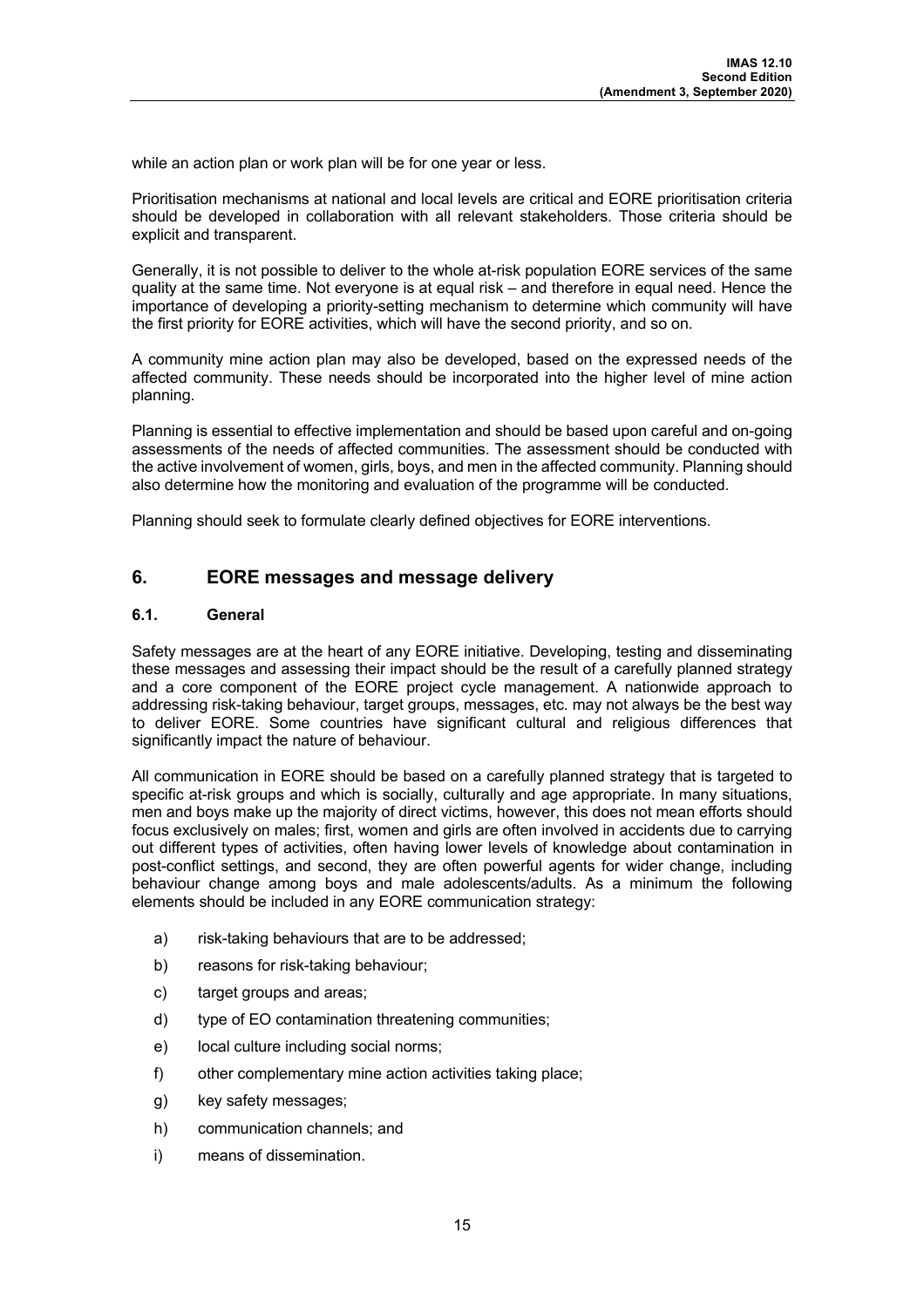## **6.2. Message development**

Messages to be communicated depend on target audiences, the behaviour to be promoted, and the factors likely to influence target audiences to adopt the desired behaviour. Messages or symbols should be culturally, linguistically, and socially appropriate. There should be positive messages, as people need to feel that they can take action and that, by taking action, they can improve their own and their families' lives. A message does not need to be short, but it should be clear. Messages should also be regularly revised and adapted to reflect the changing context including new threats, movement of population, new patterns of dangerous behaviour, etc..

All EORE messages shall comply with the principles of 'do no harm' and the core humanitarian principles.

## **6.3. Message testing**

EORE operators shall test all messages and suggested means of delivery with a representative sample of the target audiences including highly vulnerable groups before they are considered for wider dissemination.

Testing that takes into account any differences in literacy and language skills, between social or cultural groups, and between women, girls, boys, and men may be done at various levels of sophistication with different costs. Such testing does not necessarily have to take a long time but should be sufficient to establish that messages or materials as a minimum are:

- a) understandable;
- b) socially acceptable;
- c) relevant;
- d) realistic; and
- e) persuasive.

## **6.4. Monitoring, reviewing and revising EORE messages**

Messages and message delivery should be monitored by every EORE project or programme to ensure their effectiveness. A monitoring system should be established at the planning stage. Monitoring of EORE messaging should establish that messages are:

- a) relevant in case of context change;
- b) reaching their target audiences;
- c) being understood and accepted (knowledge and attitude changes); and
- d) being acted upon (behaviour change).

## **7. Using media and other communication tools**

## **7.1. Designing EORE media and materials**

In determining whether there is a need for media and other communication tools to support EORE, the difficulties of getting the right message to the right person in the right language, symbol or graphic using all available communication tools is an important consideration.

The development of an EORE programme usually requires the use of a strategic set of interventions based on a variety of approaches, media and materials that will aim to maximise positive behaviour change among the at-risk population in a given context. Those media and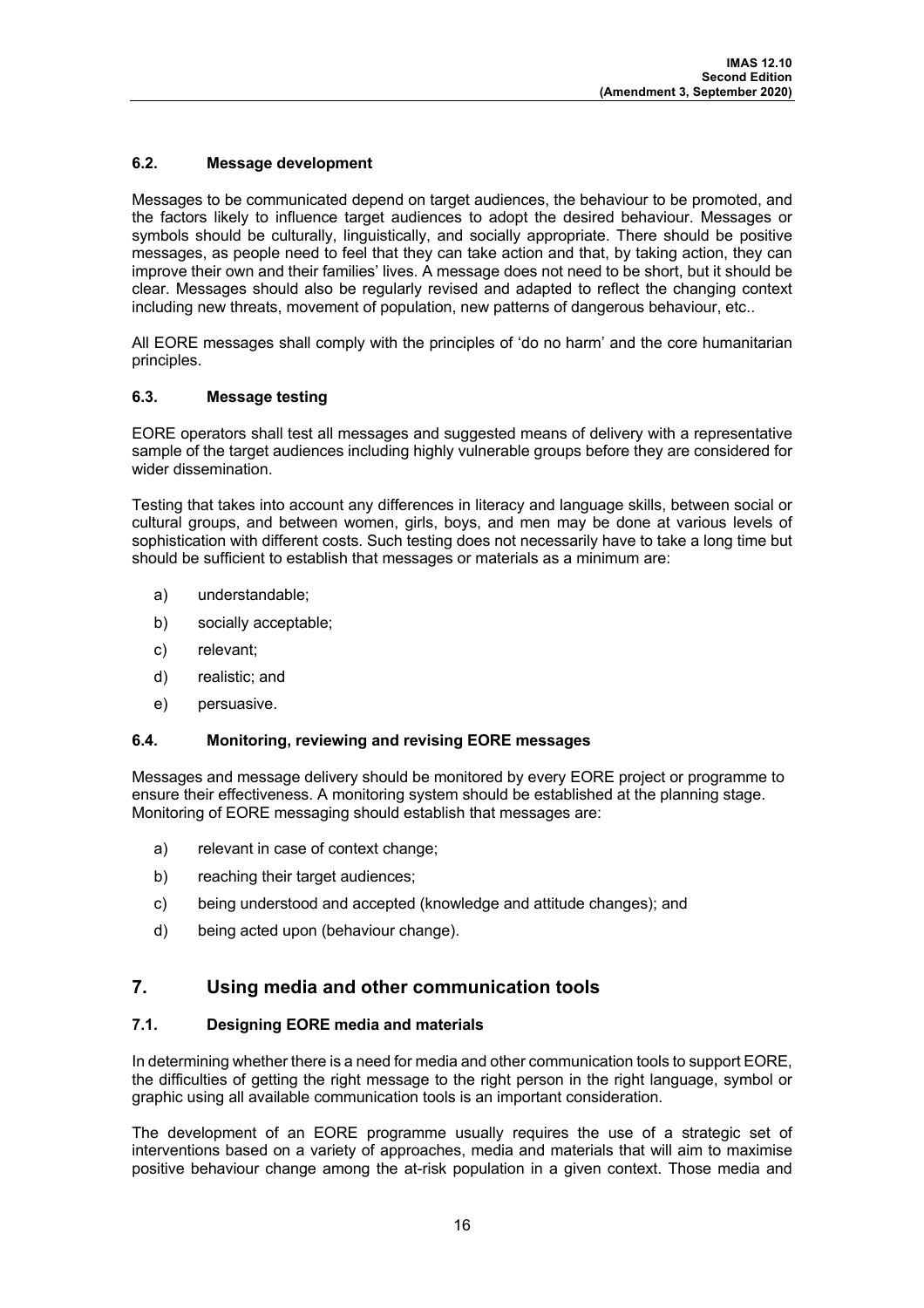materials may include for example; radios, TVs, videos, websites, social media, text messages, mobile applications, puppet shows, theatre, printed materials and other tools.

Adapting EORE materials from other contexts could potentially be inappropriate or misleading in certain circumstances. Any adaption of EORE materials between contexts or settings shall, therefore, be carefully tested before dissemination. EORE products should be re-tested when the context and EO risk patterns change.

## **7.2. Testing EORE media and materials**

As with messages, EORE media and materials shall be tested with a representative sample of the target audience including highly vulnerable groups before they are considered for wider dissemination. For example, a focus group discussion or group or individual interviews may be conducted to discuss the proposed approach with selected members of the target audience.

Testing of EORE materials shall establish as a minimum that the designs are understandable, socially acceptable, relevant, attractive, and persuasive.

## **7.3. Monitoring and revising EORE media and materials**

As part of a project or programme-wide monitoring system, the relevance of and reaction to EORE messaging, should be regularly checked. Where it is assessed that media and materials are resulting in the wrong message being delivered, they shall no longer be used until they have been effectively revised. Appropriate resources should be allocated for any revisions required as a result of the monitoring.

## **8. Implementing EORE**

## **8.1. General**

This section identifies particular issues in the implementation of EORE projects and programmes, in particular EORE in an emergency and how to promote sustainable EORE.

## **8.2. EORE in an emergency situation**

An emergency may result from an armed conflict or a natural disaster.<sup>10</sup> EORE in an emergency refers to efforts in raising awareness of a significant new risk from EO. The aim is to promote safe behaviour among the largest number of civilians potentially at risk, in the shortest possible time. The scope of an emergency intervention may vary considerably; it may be nationwide or extremely localised, and the emergency situation may last for days, weeks, months, or years.

EORE in emergencies that result from an armed conflict includes EORE interventions both during and post conflict. Conducting EORE during conflict is extremely sensitive and requires a conflictsensitive approach in order to ensure that the community is not put at risk from reprisals. In such circumstances, reporting of suspicious items is especially sensitive. Also, EORE during conflict must bear the security of the EORE teams in mind.

## **8.2.1 Key challenges for EORE in an emergency situation**

Well implemented EORE should effectively be an exchange of information with specific groups within at-risk communities to support sustained behaviour change. In an emergency, and owing to time constraints, communication might be one-way. The aim is to reach the greatest number of at-risk people, as soon as possible with information about the EO and basic safety messages

<sup>&</sup>lt;sup>10</sup> UNICEF defines an emergency as 'a situation that threatens the lives and wellbeing of large numbers of population and in which extraordinary action is required to ensure their survival, care and protection.'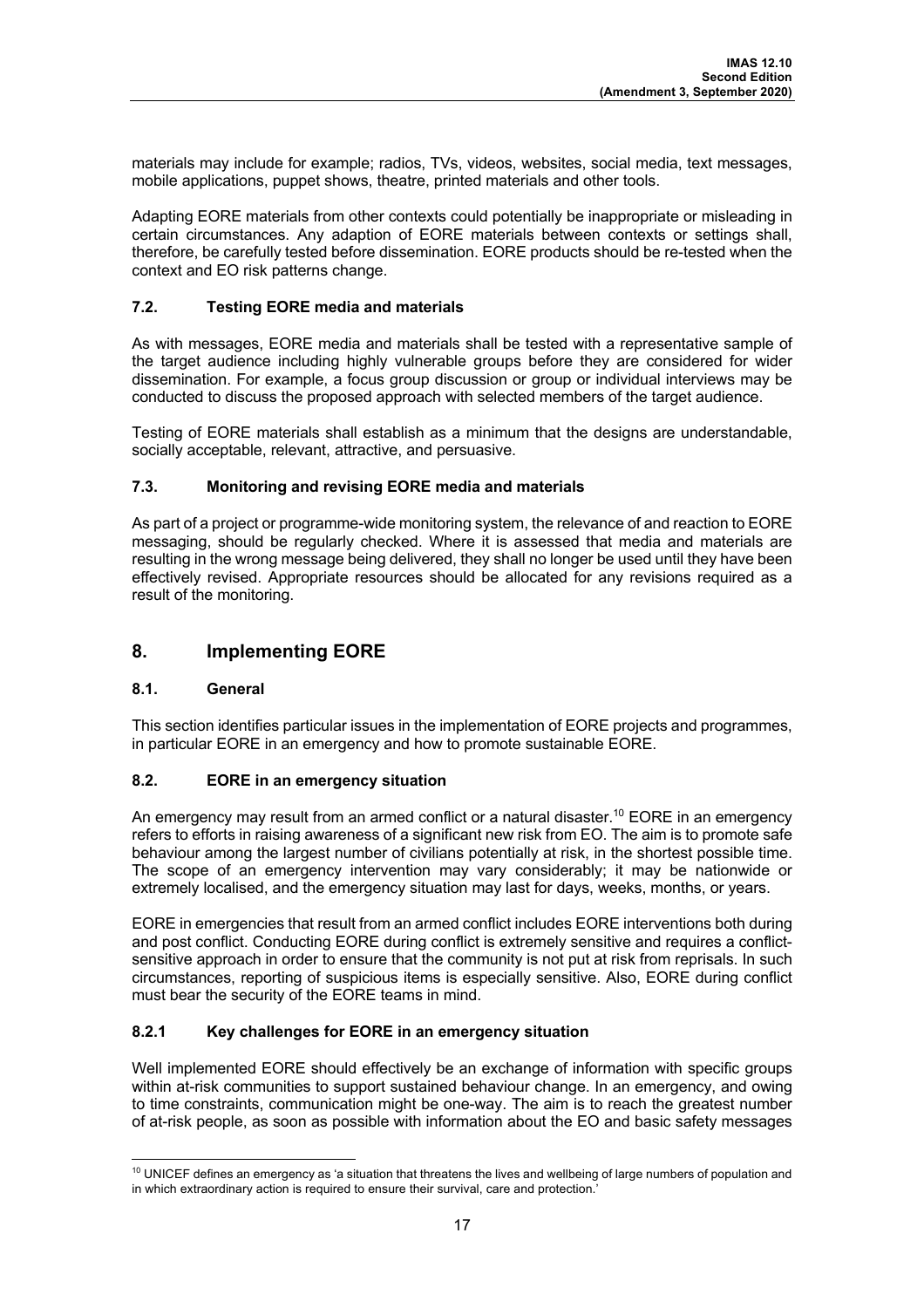to encourage safe behaviour.<sup>11</sup> Population displacement (IDPs, refugees and returnees) or even movement of local and host communities are particular risk factors in such circumstances. As accessibility to the at-risk population is often limited due to security reasons or destruction of infrastructure, this requires the development of innovative strategies to engage in 'hard-to-reach' areas, provide training and monitori activities. At the end of an emergency phase, an evaluation or re-assessment may be required to establish a new/different post-emergency EORE approach.

## **8.2.2 EORE messages in an emergency situation**

In an emergency, messages may tend to be general in nature as comprehensive needs assessments are not typically possible. Determining the key messages in such cases depends on a variety of factors, such as the target audience, the type of EO threats, the types of risk-taking behaviour and the information to which the NMAA and EORE operators have access. Efforts should focus on raising awareness of the threats and stressing safe behaviour, such as recognition of potentially dangerous areas, as well as who to report to in case EO or hazardous areas are identified.

## **8.3. EORE in schools**

Integrating EORE into the school system and curriculum is a strategy primarily developed in countries facing a widespread and protracted EO problem, including in emergency contexts, which is likely to be faced by successive generations of people. It is a method to target a very large number of children and is appropriate in countries where the national government has accepted that EO are a long-term or residual problem, requiring multiple and sustainable solutions. The information and its means of provision should be appropriate to different age groups. EORE does not have to be a specific subject but may be incorporated as an extracurricular activity or as a curriculum on life skills or put into a social environment curriculum.

## **8.3.1 Integrating EORE into the curriculum**

Integrating EORE into the school curriculum or as an extra curricula activity is distinct from projects where EORE teams visit schools and make presentations. In setting up a programme to integrate EORE into the education system it is necessary to determine if it will involve all schools in the country or only particular schools in heavily affected areas.

The NMAA should determine whether the national or local authorities and school systems have the capacity and willingness to undertake such a programme. Many regional and rural schools may be under-equipped and teaching staff may be poorly trained and under-paid. Acceptance by the ministry or department of education and the heads of the targeted schools is essential from the beginning of the programme. These institutions will be involved in developing the programme and will be ultimately responsible for implementing, monitoring and providing the resources for it.

It may be that EORE is more appropriate to include as a supplementary activity in schools, rather than to integrate it in curricula, which may take several years to achieve. In addition, depending on the level of school enrolment, which is often different for boys and girls in a country or area, the development of special projects and methods to reach out-of-school children and/or those who attend informal or religious schools may be required. These children are often more at risk from EO accidents than those who attend school. Such children may be reached through the development of community liaison and broader EORE projects and programmes. Additionally, a child-to-child approach may be useful to reach younger or female siblings who may not have the opportunity to attend school.

<sup>&</sup>lt;sup>11</sup> UNICEF has developed an Emergency EORE Toolkit for use in planning a risk education campaign in an emergency situation. The Toolkit is designed to take an EORE project manager or project team step-by-step through the first six weeks of an emergency EORE campaign.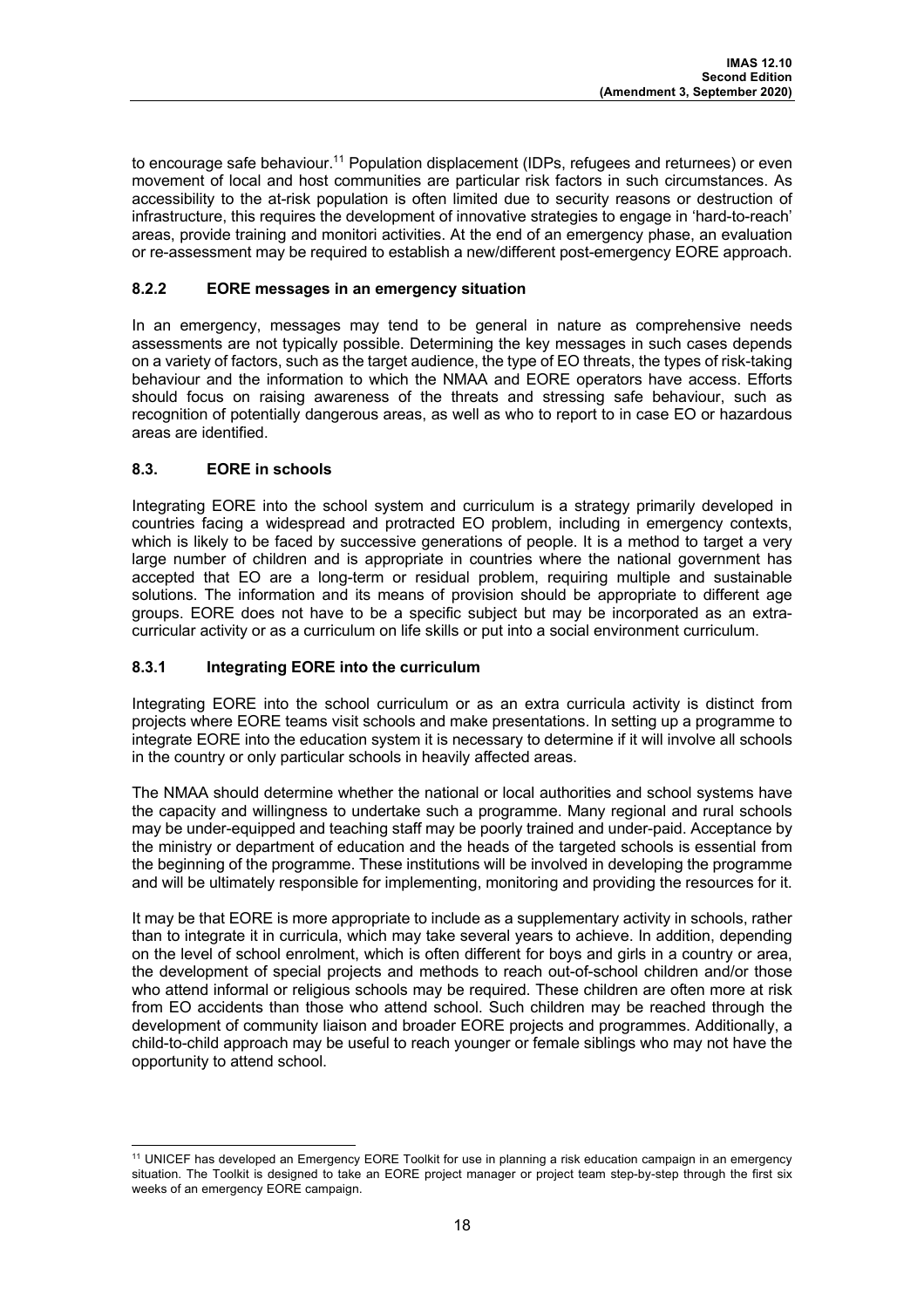## **8.4. Strengthening community capacities for EORE**

Efforts to strengthen community capacities for EORE should be an integral part of any EORE programme. This may include the establishment of volunteer networks and strengthening of community risk management efforts. EORE may be integrated with development, clearance/survey, disability assistance, and other methods of community-based risk reduction. These methods include, for example, the development of a network of community focal points for EORE and EO reporting, the maintenance of local marking systems, and educating about their importance while clearance is pending.

## **9. Coordination of EORE and information management**

## **9.1. General**

Coordination is important to ensure that EORE operators and other mine action organisations complement and support each other's work.

Effective coordination of EORE projects should ensure the coherent and effective involvement of all relevant actors in every component of the EORE programme cycle: assessment, planning, implementation, monitoring, and evaluation of strategies and activities. It will also ensure that EORE is coordinated with other complementary mine action activities, and other relief and development efforts. In this way, EORE can better achieve its goals of minimising the number of casualties, reducing the socio-economic impact of EO, and promoting development (e.g. land release, ensuring people feel safer around the area they live, education through integration of EORE in school curricula, etc.).

## **9.2. Coordination mechanisms and tools**

For maximum effectiveness, EORE should be coordinated within the structure of a national mine action programme. Overall responsibility for the national management of mine action, including EORE, rests with the NMAA (or other organisation acting on its behalf). The NMAA, typically, sets overall mine action policy and strategy for the country. It may also coordinate operational mine action activities, although this role is usually devolved to a MAC, which reports to the NMAA. The national MAC may, in turn, fulfil its tasks through several sub-national MACs that are allocated responsibility for specific districts or local areas of responsibility. In addition to coordinating EORE through an NMAA/MAC, EORE operators should participate in other relevant coordination mechanisms that may exist or be set up by the government, the UN or NGOs at regional and national levels.

When the EO problem extends beyond national borders, EORE should also be coordinated at the regional level to ensure that approaches are harmonised to the extent possible with coherent messaging for refugees/IDPs in different host communities. Regional coordination is especially important in humanitarian crises or conflicts with large-scale cross-border movements. In countries and regions where no effective mine action coordination mechanism exists, EORE practitioners should coordinate their work through existing humanitarian clusters (i.e. protection, education) or/and develop their own coordination group.

## **10. Monitoring and evaluation12**

## **10.1. General**

Monitoring is an ongoing activity which should quality-assure EORE and the outputs, outcomes and impacts of the project or programme thoughout its implementation and in accordance with

 $12$  For detailed guidance on the evaluation of mine action interventions see IMAS 14.10.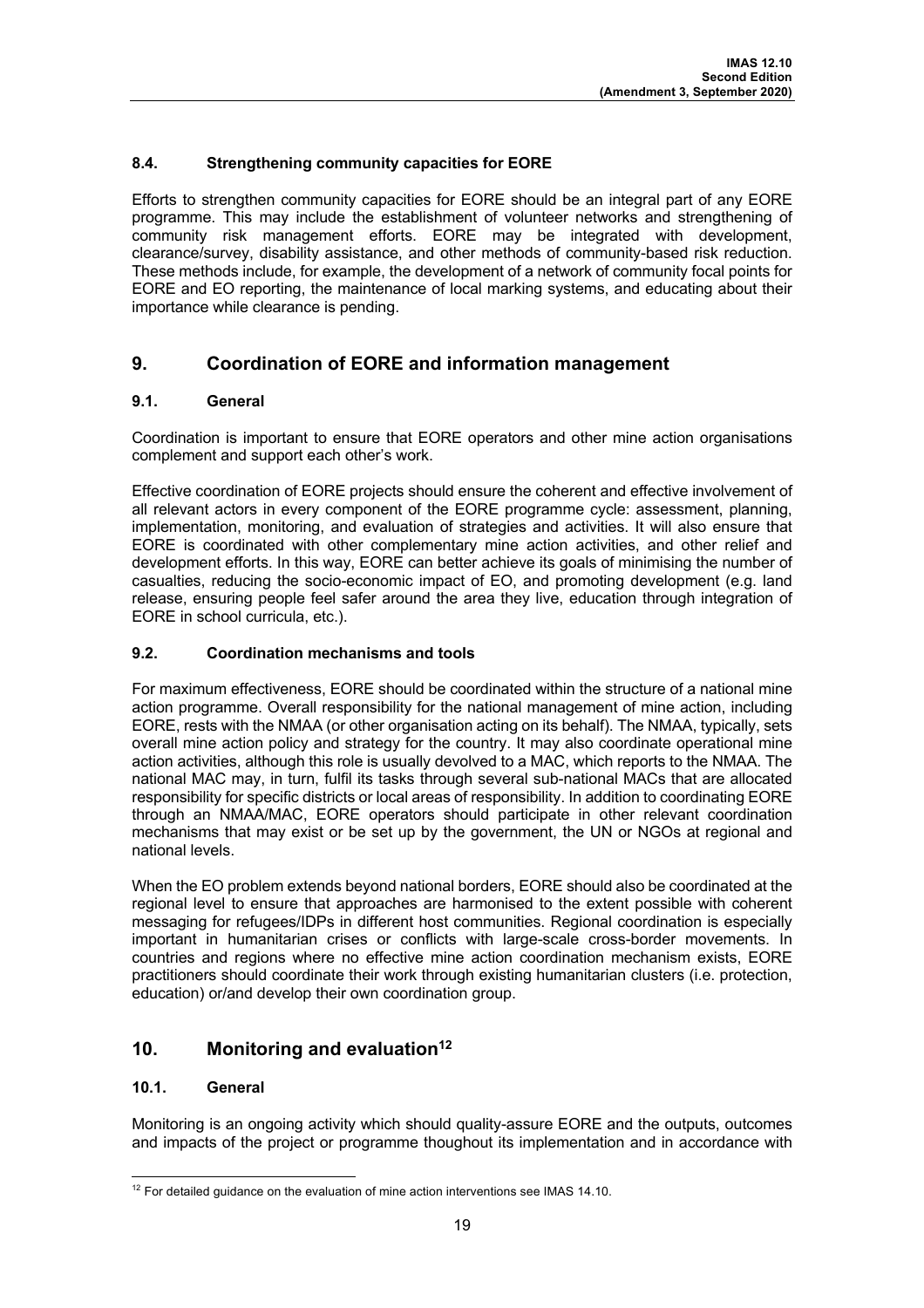the plan. Evaluations should focus on the achievement of objectives, the impact of EORE, accountability, and lessons learned.

#### **10.2. Key issues to monitor**

At a minimum, monitoring should look at how well EORE is being implemented and whether the plan on which implementation is based is relevant to the needs of the affected communities. The following issues should, therefore, be monitored:

- a) effectiveness and efficiency of EORE delivery;
- b) perception of EORE projects and programmes by at-risk communities;
- c) knowledge increase and retention;
- d) resultant behaviour change;
- e) geographical coverage:
- f) equity principles (extent to which the most vulnerable are being targeted and prioritised);
- g) reasons for risk-taking, new behaviours, adaptation to the hazard;
- h) EO incidents and casualties; and
- i) changes in the make-up of the target risk group.

In addition to monitoring the effectiveness of EORE and progress in implementing plans, monitoring should keep tracks of change in the EO threat and environment. This involves monitoring changes to:

- a) the EO threat;
- b) initial assumptions regarding target groups;
- c) demographic and cultural changes affecting those most at risk; and
- d) the broader political and socio-economic context that might influence people's ability to respond to EORE in an appropriate manner.

#### **10.3. Developing a monitoring system**

Monitoring should be carried out at project and programme level and both internally (i.e. by the EORE operator itself) and externally (by a NMAA or organisation acting on its behalf). It should aim to ensure that all EORE meets applicable national and international standards, including where applicable, the requirements of any accreditation granted to EORE operators.

The monitoring system developed should, as a minimum, be able to:

- a) identify measurement indicators, including sex and age disaggregated data where relevant, that focus on relevance, efficiency, effectiveness, impact, and sustainability;
- b) establish systems to collect and record information concerning these indicators;
- c) ensure that the data collected is analysed and interpreted;
- d) ensure that the information is used to inform day-to-day project/programme management; and
- e) ensure that EORE is adapted based on the information gathered by monitoring to ensure that the activities support the achievement of objectives.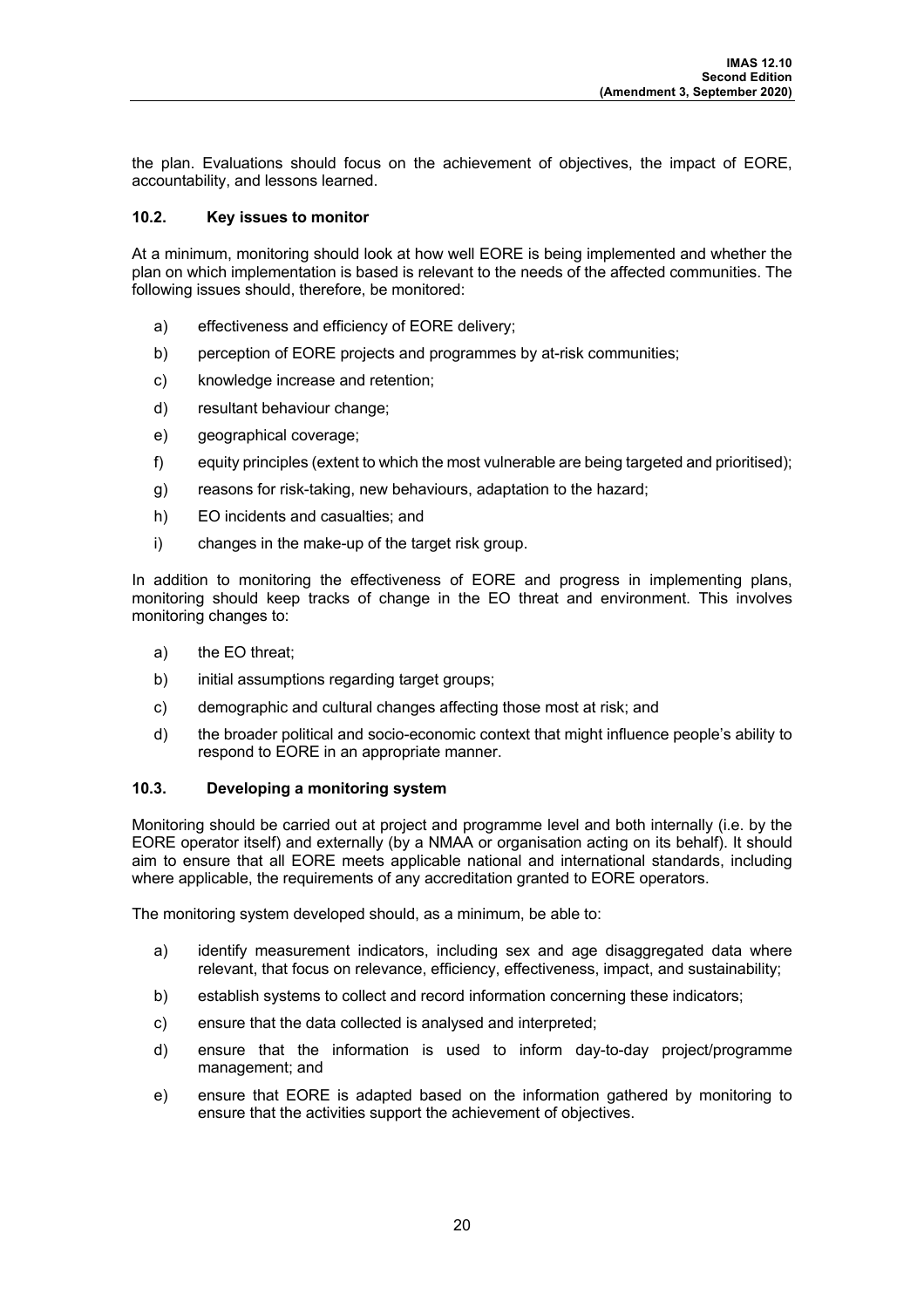## **10.4. Key issues to evaluate**

Evaluation of EORE should assess the outcome and impact of the project or programme, particularly in terms of behaviour change and contributing to reducing the human, social and/or economic impact of EO. An evaluation may not necessarily be of a single project; it can also consider the organisational approach/policy/strategy on EORE.

## **10.5. Using an evaluation**

There are four good reasons for undertaking an evaluation of an EORE project or programme:

- a) to improve performance and efficiency;
- b) to enhance accountability;
- c) to improve communication among stakeholders; and
- d) to improve learning and empowerment.

Ultimately, the benefit of evaluation, as with monitoring, is realised only through the use of the results. So, the results of an evaluation should feed directly into future EORE project and programme planning, organisational strategy and, to the extent possible, should be disseminated widely to all stakeholders within and beyond the mine action sector.

#### **10.6. When to evaluate**

An evaluation may take place at various stages of the programme or project cycle - not only at the end. Immediate evaluation (conducted immediately after the completion of EORE activities) and formative evaluations (also sometimes known as mid-term reviews) aim to assist the development of a project or programme during its implementation by highlighting achievements, identifying problems, and suggesting solutions. Summative (or ex-post evaluations) take place after the project or programme has ended (sometimes a number of years afterwards) and aim to derive lessons and to feed into long-term policy.

The decision when to evaluate will depend on each individual project or programme, and the different factors that affect it. Factors that should be considered are:

- a) whether the project or programme has short- or long-term objectives;
- b) what kind of monitoring methods are already being used (i.e. what data are available);
- c) whether external evaluators are required:
- d) the availability of resources for the evaluation; and
- e) the impact the evaluation will have on people's time (both project/programme staff and target beneficiaries).

## **11. Capacity development**

## **11.1. General**

The need to develop national capacity has been seen as a critical area for international assistance since the early days of mine action.

## **11.2. Developing a capacity development plan**

Based on the information and insights generated by the needs and capacities assessment and/or by a specific capacities assessment of the national and local actors, a capacity development plan should be elaborated to improve EORE management and operations.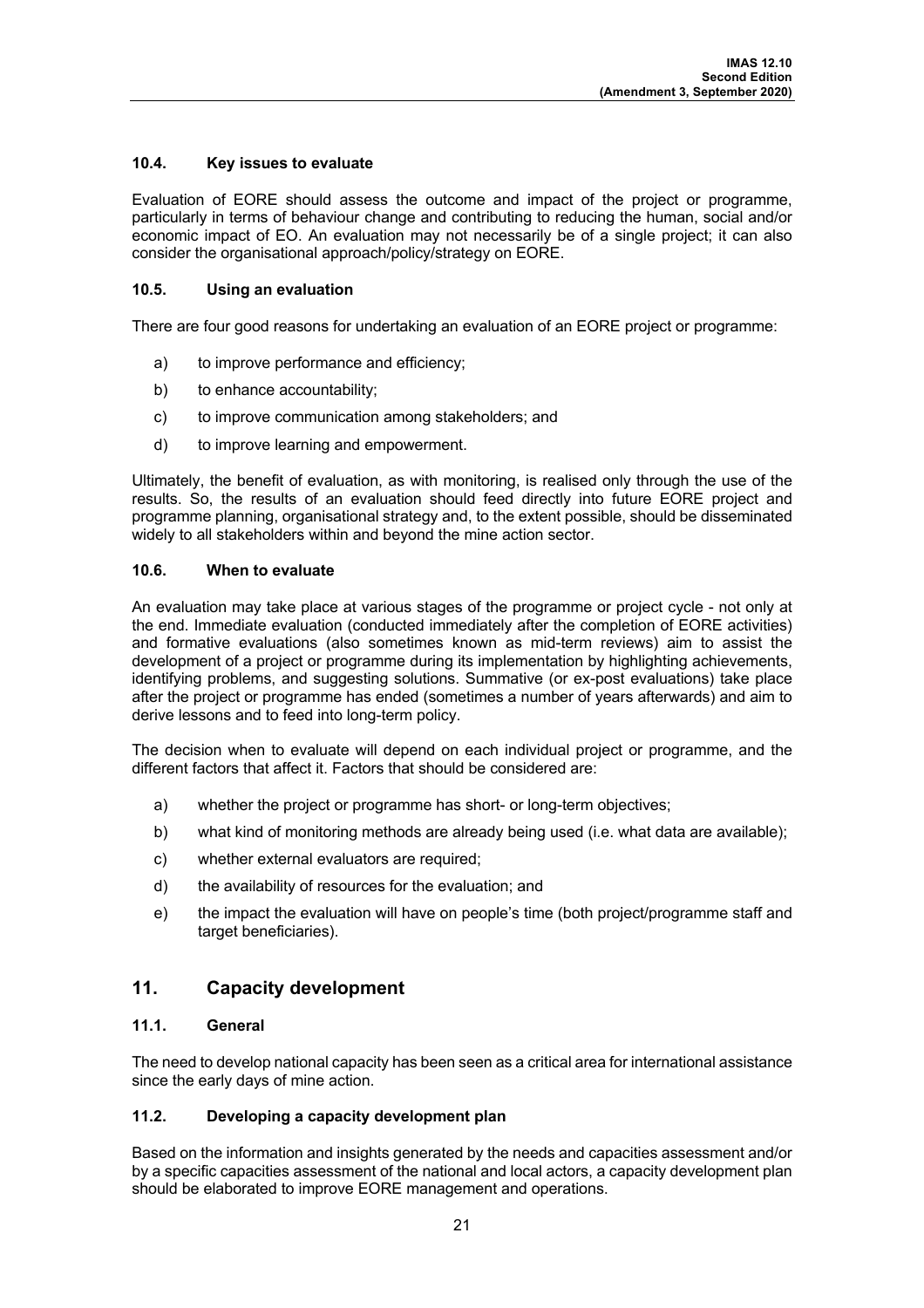A capacity development plan should include the following elements:

- a) a shared stakeholder vision and understanding of the current gaps in management capacity;
- b) activities for dealing with each problem, keeping in mind the overall vision;
- c) specific benchmarks and outputs to be reached in meeting each stated objective;
- d) the process of how each objective will be reached; and
- e) clear division of who will be responsible for supporting, implementing, and/or executing the plan.

Capacity development may be carried out directly on the ground or through the provision of technical support from a distance.

Based on the EORE strategic plan and its vision, mission, and goals, the next phase in the process is the formulation of a work plan. A work plan flows logically from the EORE strategic plan and supports its implementation, typically on an annual basis. This operationally focused document should include detailed activities, and necessary resources, as well as programme results, indicators and targets. It should also include a concise performance measurement framework, summarising key components of the plan in an easy-to-track format.

## **11.3. At-risk communities**

At-risk communities, for example, those who are constrained to live with the daily risk/threat of EO, including EO survivors. Many develop local coping mechanisms, which may be more or less effective. EORE operators should seek first to understand and support at-risk communities in their efforts to minimise risk, and not to assume ignorance or lack of capacity. Subsequent capacity development may cover areas such as information management, risk management and EORE delivery. Risk management in this context refers to initiatives such as marking or fencing, seeking alternatives to risk-taking and using alternative approaches to access livelihoods and resources without clearance or entering hazardous areas.

## **11.4. National Mine Action Authority**

Building the capacity of the NMAA is critical to the performance of a mine action programme. In the case of EORE, the NMAA should be aware of the importance and role of EORE and be capable of making informed, strategic decisions about EORE direction and contribution to casualty reduction and effective mine action.

## **11.5. Mine Action Centre**

The capacity of the MAC, where it exists, to coordinate EORE effectively is essential for any successful EORE programme. Capacity development efforts need to include the abilities to assess, plan, task, monitor, and ensure the quality of EORE projects as well as the EORE programme as a whole.

## **11.6. EORE operators**

EORE operators, and in particular those which are local NGOs, may require capacity development to assess, plan, train, deliver, and monitor EORE. This is especially challenging if participatory development approaches are to be effectively institutionalised. The facilitation of participatory rural appraisal methods and techniques, for example, is a complex management task. It requires skills and expertise to accomplish it well. The same applies to the need to use data meaningfully to facilitate change and incorporate it into mine action and development planning. The emphasis on assisting individuals or communities to think through their issues and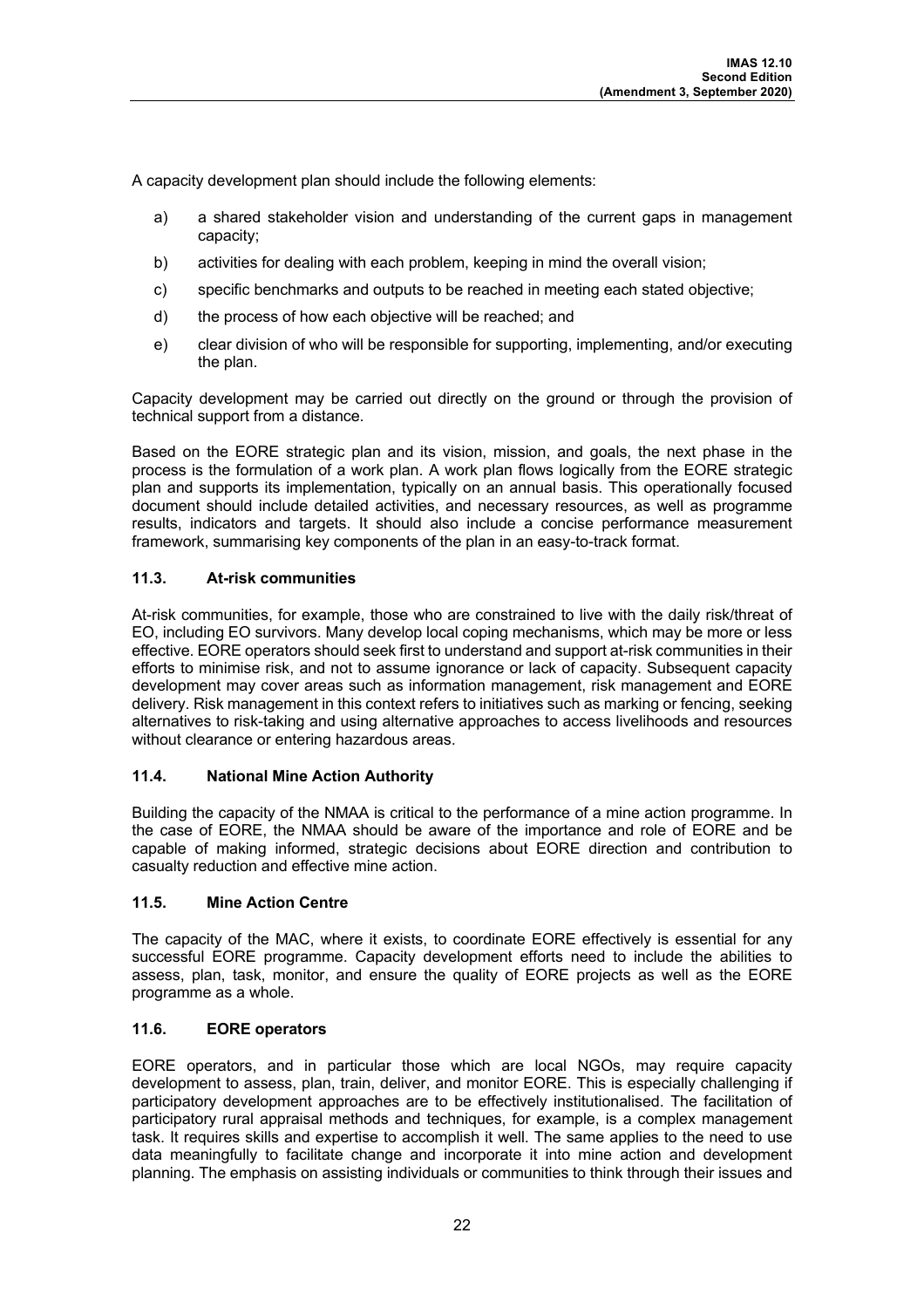to find meaningful solutions rather than being told what the problem is by an outsider is central. This requires solid facilitation skills, including an ability to listen.

## **12. Roles and responsibilities**

## **12.1. National Mine Action Authority**

The NMAA should:

- a) ensure that EORE is integrated into the mine action programme;
- b) establish and maintain national standards and/or guidelines on EORE;
- c) establish whether there are any requirements for accreditation of EORE operators;
- d) liaise with other humanitarian, development, protection and education actors on strategic planning and adopt a national strategic plan for EORE;
- e) provide adequate resources for the implementation of the national EORE programme;
- f) liaise with donors and other supporters, such as capacity-building providers, advocacy organisations and media representatives; and
- g) organise external evaluations of the EORE programme as a whole.

## **12.2. Mine Action Centre**

The MAC should:

- a) ensure that EORE activities are coordinated, prioritised and implemented in accordance with the national policies, strategies and standards;
- b) establish explicit and transparent priority-setting mechanisms with/for EORE operators;
- c) coordinate and monitor implementation of EORE activities in country;
- d) approve the criteria for an accreditation system (if it exists), and accredit EORE operators in line with those requirements on behalf of the NMAA;
- e) ensure that relevant data and information is made available to EORE operators;
- f) manage the development of a sustainable national operational EORE capacity through local and international EORE partners;
- g) coordinate the implementation of EORE needs assessments, share all necessary information, subject to requirements for confidentiality, with EORE operators, mine action organisations and other relevant bodies;
- h) recommend policies, strategies, and standards on EORE to the NMAA; and
- i) liaise with other humanitarian, development, protection and education actors at field level.

## **12.3. EORE operators**

EORE operators shall:

- a) gain accreditation from the NMAA to implement EORE interventions (where an applicable accreditation system exists);
- b) implement EORE activities in line with the national policies, strategies and standards;
- c) ensure that all staff conducting EORE activities are competent and suitably trained, equipped and qualified; and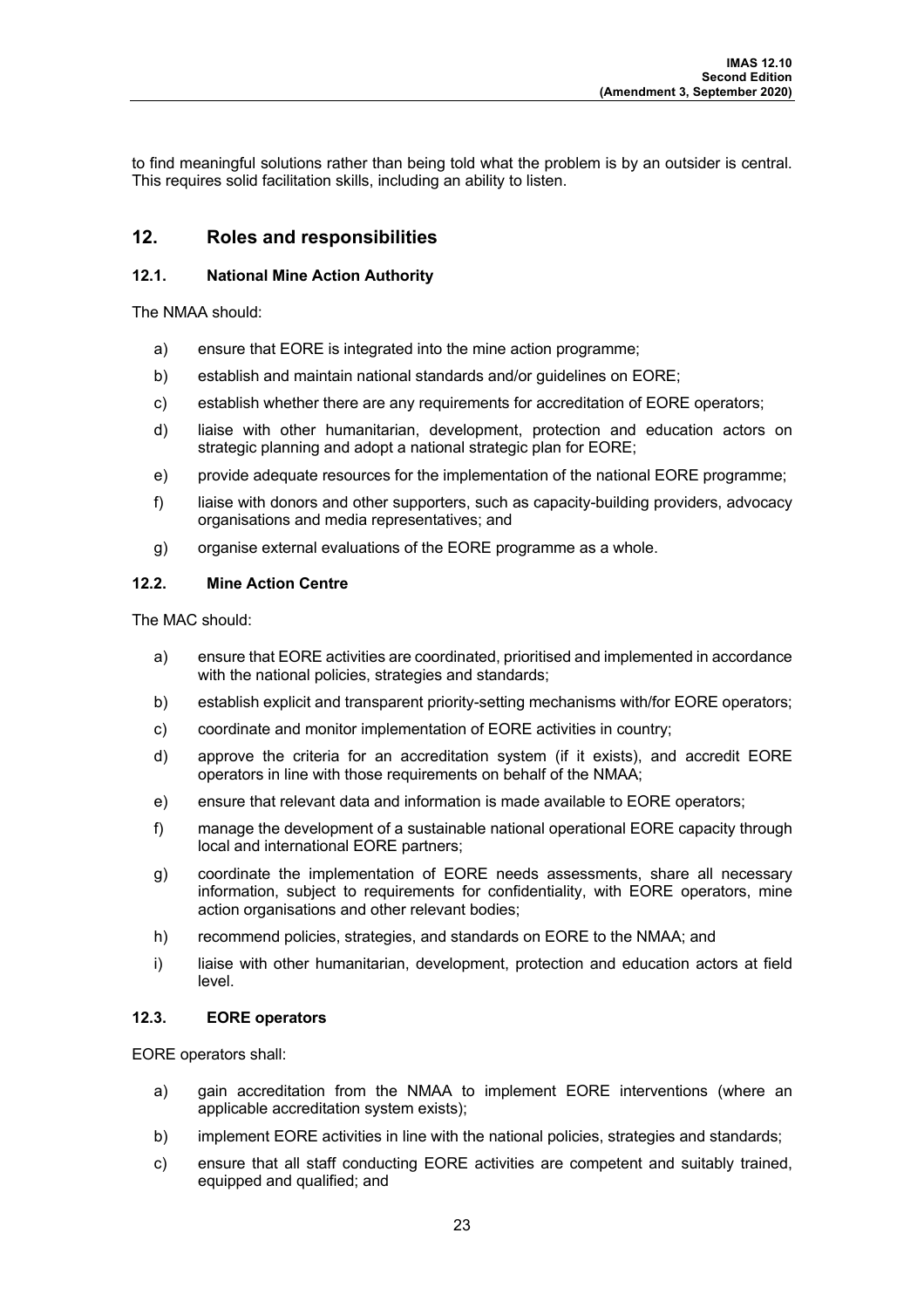d) maintain accurate records of all activities and provide the MAC/NMAA with all necessary data and information related to EORE implementation.

Where the NMAA is in the process of formation, EORE operators may be well placed to assist the establishment process by giving advice and assistance, including on the development of national standards.

In an emergency, as a minimum, coordination between EORE operators should include regular meetings to agree on:

- a) who visits which communities;
- b) prioritisation and timing of interventions;
- c) what messages are promoted as a priority by the different projects;
- d) what basic guidelines are to be followed by all EORE operators; and
- e) parameters for data collection and general information sharing.

#### **12.4. United Nations**

The UN has a general responsibility for enabling and encouraging the effective management of mine action programmes by continuously refining IMAS to reflect developing mine action norms and practices, and incorporating changes to international regulations, requirements and treaties. Such treaties include *the Convention on the Rights of the Child* (1989) and *the Convention on the Elimination of all Forms of Discrimination against Women* (1979) among others.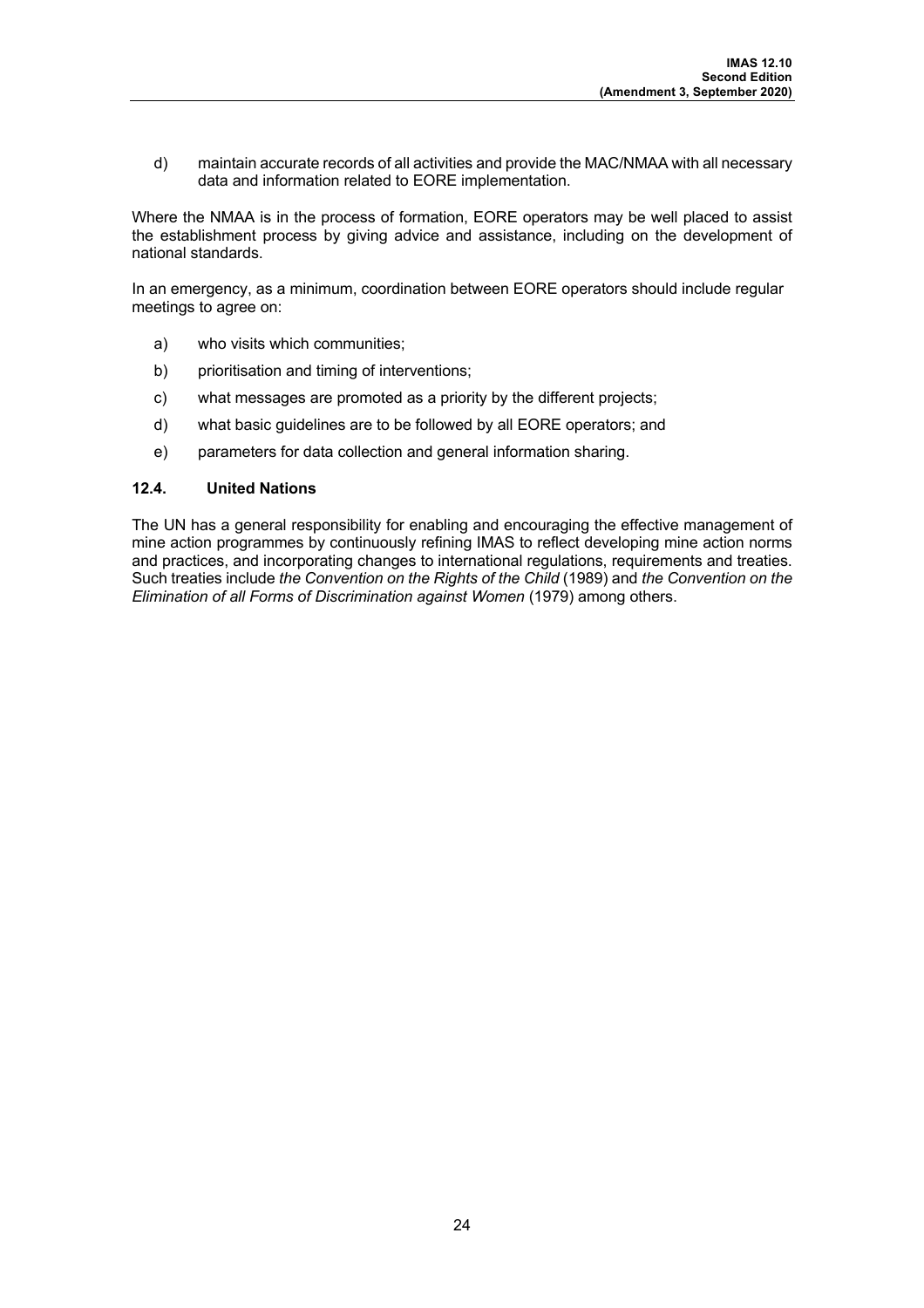## **Annex A**  (Normative) **References**

The following normative documents contain provisions, which, through reference in this text, constitute provisions of this standard. For dated references, subsequent amendments to, or revisions of, any of these publications do not apply. However, parties to agreements based on this standard are encouraged to investigate the possibility of applying the most recent editions of the normative documents indicated below. For undated references, the latest edition of the normative document referred to applies. Members of ISO and IEC maintain registers of currently valid ISO or EN:

- a) MRE Best Practice Guidebooks and Training Manuals;
- b) IMAS 01.10 Guide for application of IMAS;
- c) IMAS 04.10 Glossary of terms definitions and abbreviations;
- d) IMAS 05.10 Information Management for Mine Action;
- e) IMAS 07.12 Quality Management for Mine Action;
- f) IMAS 07.14 Risk Management for Mine Action;
- g) IMAS 07.30 Accreditation of demining organisations and operations;
- h) IMAS 07.40 Monitoring of mine action organisations;
- i) IMAS 13.10 Victim Assitance;
- j) IMAS 14.10 Guidelines for evaluation of mine action interventions;
- k) Draft TNMA 12.10/01/2018 Risk Education for Improvised Explosive Devices (IED);
- l) Anti-personnel Mine Ban Convention (APMBC);
- m) Amended Protocol II and Protocol V of the Convention on Certain Conventional Weapons (CCW);
- n) Convention on Cluster Munitions (CCM);
- o) United Nations Gender Guidelines for Mine Action Programmes; and
- p) Increasing Resilience to Weapon Contamination through Behaviour Change: Risk Awareness and Safer Behaviour Guidelines for use by the Components of the International Red Cross and Red Crescent Movement (2019).

The latest version/edition of these references should be used. GICHD holds copies of all references used in this standard. A register of the latest version/edition of the IMAS, guides and references is maintained by GICHD, and can be read on the IMAS website (http://www.mineactionstandards.org/). NMAA, employers and other interested bodies and organisations should obtain copies before commencing mine action programmes.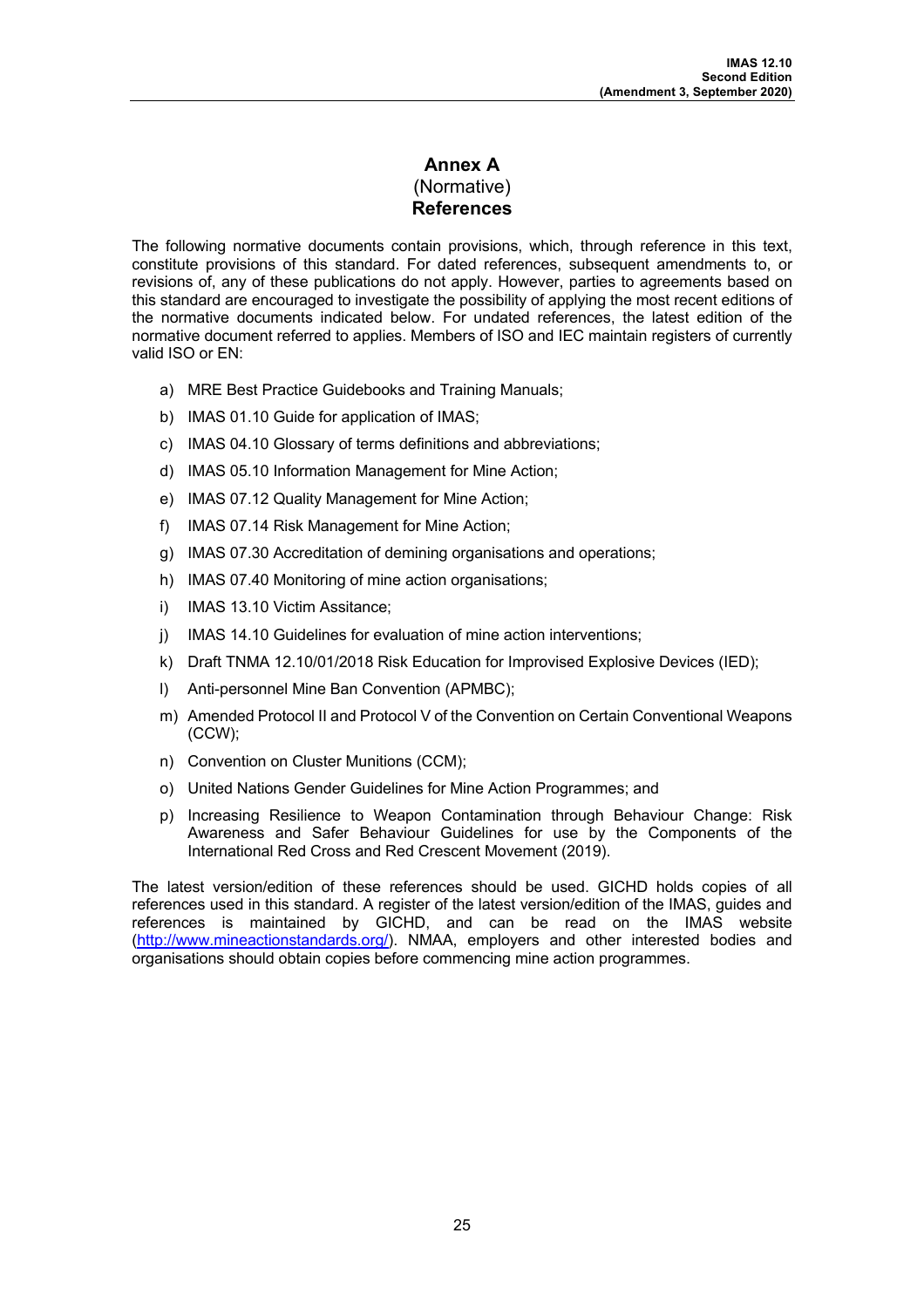## **Amendment record**

## **Management of IMAS amendments**

The IMAS series are subject to formal review on a three-yearly basis, however this does not preclude amendments being made within these three-year periods for reasons of operational safety and efficiency or for editorial purposes.

As amendments are made to this IMAS they will be given a number, and the date and general details of the amendment shown in the table below. The amendment will also be shown on the cover page of the IMAS by the inclusion under the edition date of the phrase *'incorporating amendment number(s) 1 etc.'*

As the formal reviews of each IMAS are completed new editions may be issued. Amendments up to the date of the new edition will be incorporated into the new edition and the amendment record table cleared. Recording of amendments will then start again until a further review is carried out.

The most recently amended IMAS will be the versions that are posted on the IMAS website at www.mineactionstandards.org.

| <b>Number</b> | <b>Date</b>       | <b>Amendment Details</b>                                                                                                                                                                                                                                                                                                                                                                                                                                                                                                                                                                                                                                                                                                                                                                                                                                                                                                                                                                                                                                                                                                                                                                                                                                                                                                                                                                                                                                                                                                                                                                                                                                                                                                                                                                                                                                                                                                                                                                                                                                                |
|---------------|-------------------|-------------------------------------------------------------------------------------------------------------------------------------------------------------------------------------------------------------------------------------------------------------------------------------------------------------------------------------------------------------------------------------------------------------------------------------------------------------------------------------------------------------------------------------------------------------------------------------------------------------------------------------------------------------------------------------------------------------------------------------------------------------------------------------------------------------------------------------------------------------------------------------------------------------------------------------------------------------------------------------------------------------------------------------------------------------------------------------------------------------------------------------------------------------------------------------------------------------------------------------------------------------------------------------------------------------------------------------------------------------------------------------------------------------------------------------------------------------------------------------------------------------------------------------------------------------------------------------------------------------------------------------------------------------------------------------------------------------------------------------------------------------------------------------------------------------------------------------------------------------------------------------------------------------------------------------------------------------------------------------------------------------------------------------------------------------------------|
| 1             | 01 Aug 2012       | 1. Reviewed for impact of IATG development.<br>2. Minor typographical amendments.<br>3. Removal of reference to IMAS 08.10.                                                                                                                                                                                                                                                                                                                                                                                                                                                                                                                                                                                                                                                                                                                                                                                                                                                                                                                                                                                                                                                                                                                                                                                                                                                                                                                                                                                                                                                                                                                                                                                                                                                                                                                                                                                                                                                                                                                                             |
| 2             | 01 Jun 2013       | 1. Reviewed for the impact of new land release IMAS.<br>2. Amendment No and date included in the title and header.                                                                                                                                                                                                                                                                                                                                                                                                                                                                                                                                                                                                                                                                                                                                                                                                                                                                                                                                                                                                                                                                                                                                                                                                                                                                                                                                                                                                                                                                                                                                                                                                                                                                                                                                                                                                                                                                                                                                                      |
| 3             | 25 August<br>2020 | 1.<br>Title updated to 'Explosive Ordnance Risk Education (EORE)'.<br>2.<br>The term 'EORE' replaces 'MRE' throughout.<br>3.<br>References to gender updated to 'women, girls, boys and men' throughout.<br>4.<br>Minor typographical amendments throughout.<br>5.<br>Updated introduction.<br>6.<br>Para 1 scope updated to reflect new name<br>7.<br>Para 3 the following terms added 'explosive ordnance (EO)', 'explosive ordnance<br>risk education (EORE)', 'EORE operator', 'EORE team'. These terms<br>updated/used throughout<br>8.<br>Para 4.1<br>Para 4.2 reference to CCW APII added<br>9.<br>10. New Para added '4.2.1 Flexibility'<br>11. Para 4.3.1 and 4.3.2 wording amended including use of EORE and EO<br>throughout.<br>12. Para 4.3.4 updated wording on gender and diversity, team composition, training<br>and equipment.<br>13. Para 4.3.5 and 4.3.6 updated to reflect relevant updates to other revised<br>standards<br>14. New Para 4.3.8 'Injury Surveillance'<br>15. Para 5.2 additional paragraph on working in complex environments included<br>16. New Para 5.4 'Data collection and analysis as part of an EORE needs<br>assessment'<br>17. Para 5.5 two additional paragraphs covering prioritisation<br>18. Para 6.1 additional references to project cycle management, communication<br>strategy and gender and diversity.<br>19. Para 6.2 additional reference to 'do no harm', humanitarian principles and<br>ongoing context analysis.<br>20. Para 6.3 updated requirements on EORE message testing<br>21. Para 7 renamed 'Using media and other communication tools'<br>22. Para7.1 additional paragraph on types of media tools<br>23. Para 7.2 additional requirements for media and materials<br>24. Para 8.2 additional paragraph on conflict sensitive approach to EORE<br>25. Para 8.2.1 reference to hard-to-reach areas<br>26. Para 8.3.1 additional note that school environment is often different for boys and<br>girls<br>27. Para 8.4 additional reference to community focal points for EORE and EO<br>reporting. |